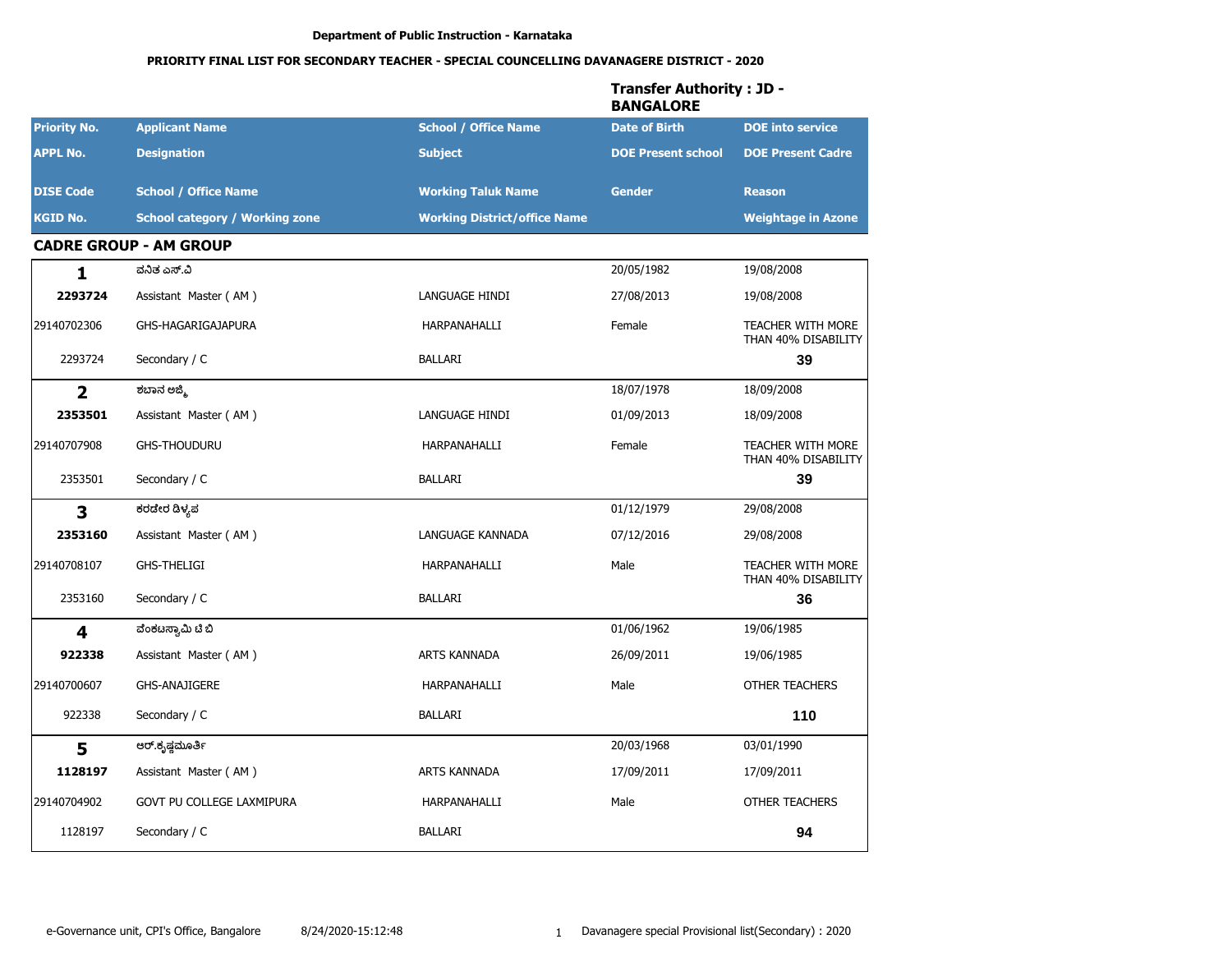|                         |                                       |                                     | <b>Transfer Authority: JD -</b><br><b>BANGALORE</b> |                           |
|-------------------------|---------------------------------------|-------------------------------------|-----------------------------------------------------|---------------------------|
| <b>Priority No.</b>     | <b>Applicant Name</b>                 | <b>School / Office Name</b>         | <b>Date of Birth</b>                                | <b>DOE</b> into service   |
| <b>APPL No.</b>         | <b>Designation</b>                    | <b>Subject</b>                      | <b>DOE Present school</b>                           | <b>DOE Present Cadre</b>  |
| <b>DISE Code</b>        | <b>School / Office Name</b>           | <b>Working Taluk Name</b>           | <b>Gender</b>                                       | <b>Reason</b>             |
| <b>KGID No.</b>         | <b>School category / Working zone</b> | <b>Working District/office Name</b> |                                                     | <b>Weightage in Azone</b> |
|                         | <b>CADRE GROUP - AM GROUP</b>         |                                     |                                                     |                           |
| 6                       | <b>SAVITRAMMA U M</b>                 |                                     | 21/07/1974                                          | 03/09/1998                |
| 1439118                 | Assistant Master (AM)                 | PCM KANNADA                         | 03/09/1998                                          | 03/09/1998                |
| 29140704706             | <b>GHS-KUNCHUR</b>                    | HARPANAHALLI                        | Female                                              | <b>OTHER TEACHERS</b>     |
| 1439118                 | Secondary / C                         | BALLARI                             |                                                     | 84                        |
| $\overline{\mathbf{z}}$ | ಮಂಜುಳ, ಹೆಚ್                           |                                     | 09/11/1963                                          | 27/04/1998                |
| 1508783                 | Assistant Master (AM)                 | <b>CBZ KANNADA</b>                  | 06/02/2002                                          | 27/04/1998                |
| 29140707809             | GJC-SINGRIHALLI                       | HARPANAHALLI                        | Female                                              | <b>OTHER TEACHERS</b>     |
| 1508783                 | Secondary / C                         | BALLARI                             |                                                     | 81                        |
| 8                       | ಎಂ.ಅಬಿದಾಬಿ                            |                                     | 01/08/1971                                          | 19/08/1998                |
| 1789432                 | Assistant Master (AM)                 | PCM KANNADA                         | 09/01/2010                                          | 09/01/2010                |
| 29140702903             | <b>GHS - HIKKIMAGERE</b>              | HARPANAHALLI                        | Female                                              | <b>OTHER TEACHERS</b>     |
| 1789432                 | Secondary / C                         | <b>BALLARI</b>                      |                                                     | 73                        |
| 9                       | ಎ.ಆರ್.ಇಂದಿರಮ್ಮ                        |                                     | 14/07/1969                                          | 29/12/1999                |
| 1909329                 | Assistant Master (AM)                 | LANGUAGE HINDI                      | 22/07/2010                                          | 06/12/2008                |
| 29140707405             | <b>GHS-RAMAGATTA</b>                  | HARPANAHALLI                        | Female                                              | <b>OTHER TEACHERS</b>     |
| 1909329                 | Secondary / C                         | BALLARI                             |                                                     | 70                        |
| 10                      | ಪಂಚಾಕ್ಷರಯ್ಯ ಜಿ ಎಮ್                    |                                     | 14/07/1975                                          | 02/11/1998                |
| 1491279                 | Assistant Master (AM)                 | CBZ KANNADA                         | 20/10/2015                                          | 02/11/1998                |
| 29140705406             | GJC-MADIHALLI                         | HARPANAHALLI                        | Male                                                | OTHER TEACHERS            |
| 1491279                 | Secondary / C                         | <b>BALLARI</b>                      |                                                     | 67                        |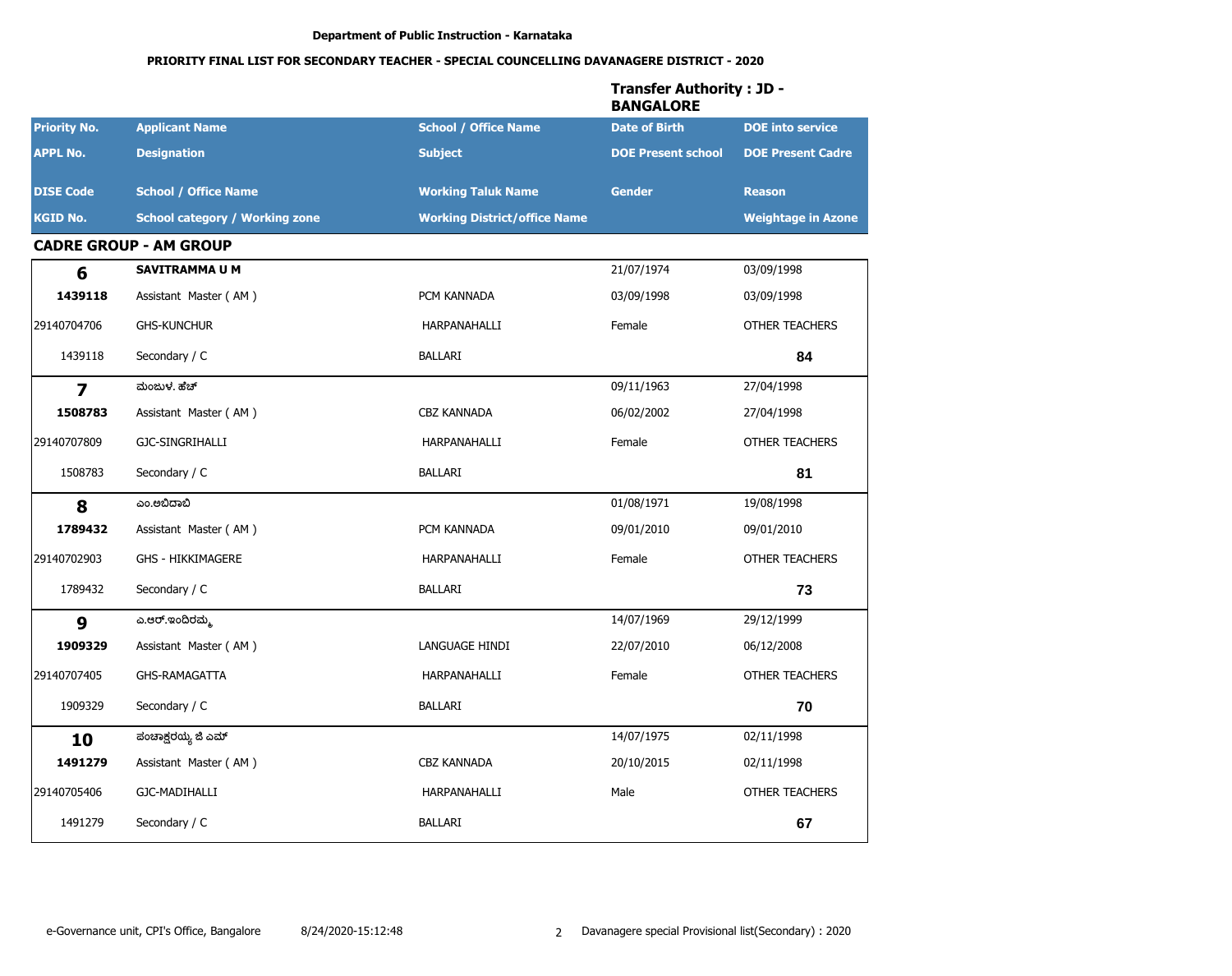|                     |                                       |                                     | <b>Transfer Authority: JD -</b><br><b>BANGALORE</b> |                           |
|---------------------|---------------------------------------|-------------------------------------|-----------------------------------------------------|---------------------------|
| <b>Priority No.</b> | <b>Applicant Name</b>                 | <b>School / Office Name</b>         | <b>Date of Birth</b>                                | <b>DOE</b> into service   |
| <b>APPL No.</b>     | <b>Designation</b>                    | <b>Subject</b>                      | <b>DOE Present school</b>                           | <b>DOE Present Cadre</b>  |
| <b>DISE Code</b>    | <b>School / Office Name</b>           | <b>Working Taluk Name</b>           | <b>Gender</b>                                       | <b>Reason</b>             |
| <b>KGID No.</b>     | <b>School category / Working zone</b> | <b>Working District/office Name</b> |                                                     | <b>Weightage in Azone</b> |
|                     | <b>CADRE GROUP - AM GROUP</b>         |                                     |                                                     |                           |
| 11                  | ಚನ್ನಾನಾಯ್ಕೆ ಡಿ                        |                                     | 10/12/1974                                          | 12/11/1998                |
| 1724607             | Assistant Master (AM)                 | ARTS KANNADA                        | 05/10/2016                                          | 12/11/1998                |
| 29140707809         | GJC-SINGRIHALLI                       | HARPANAHALLI                        | Male                                                | <b>OTHER TEACHERS</b>     |
| 1724607             | Secondary / C                         | <b>BALLARI</b>                      |                                                     | 66                        |
| 12                  | ಹೆಚ್. ಹುಸೇನ್ ಪೀರ್                     |                                     | 01/06/1974                                          | 22/07/1999                |
| 1655314             | Assistant Master (AM)                 | ARTS KANNADA                        | 07/08/2013                                          | 22/07/1999                |
| 29140708107         | <b>GHS-THELIGI</b>                    | HARPANAHALLI                        | Male                                                | OTHER TEACHERS            |
| 1655314             | Secondary / C                         | <b>BALLARI</b>                      |                                                     | 66                        |
| 13                  | ಜಬೀನಾ ಶಂಷಾದ್ ಕೆ                       |                                     | 22/07/1962                                          | 27/07/1993                |
| 1314494             | Assistant Master (AM)                 | LANGUAGE HINDI                      | 03/06/2011                                          | 27/07/1993                |
| 29140705704         | <b>GHS-MUTHIGI</b>                    | HARPANAHALLI                        | Female                                              | <b>OTHER TEACHERS</b>     |
| 1314494             | Secondary / C                         | <b>BALLARI</b>                      |                                                     | 65                        |
| 14                  | ಡಿ.ಪ್ರಶಾಂತ                            |                                     | 15/05/1979                                          | 15/11/1999                |
| 1787375             | Assistant Master (AM)                 | ARTS KANNADA                        | 20/05/2015                                          | 06/04/2004                |
| 29140707405         | <b>GHS-RAMAGATTA</b>                  | HARPANAHALLI                        | Male                                                | <b>OTHER TEACHERS</b>     |
| 1787375             | Secondary / C                         | <b>BALLARI</b>                      |                                                     | 65                        |
| 15                  | ಆರ್.ಪ್ರಕಾಶ್                           |                                     | 22/07/1970                                          | 14/11/1994                |
| 1279724             | Assistant Master (AM)                 | PCM KANNADA                         | 25/05/2016                                          | 14/11/1994                |
| 29140704902         | GOVT PU COLLEGE LAXMIPURA             | HARPANAHALLI                        | Male                                                | OTHER TEACHERS            |
| 1279724             | Secondary / C                         | BALLARI                             |                                                     | 60                        |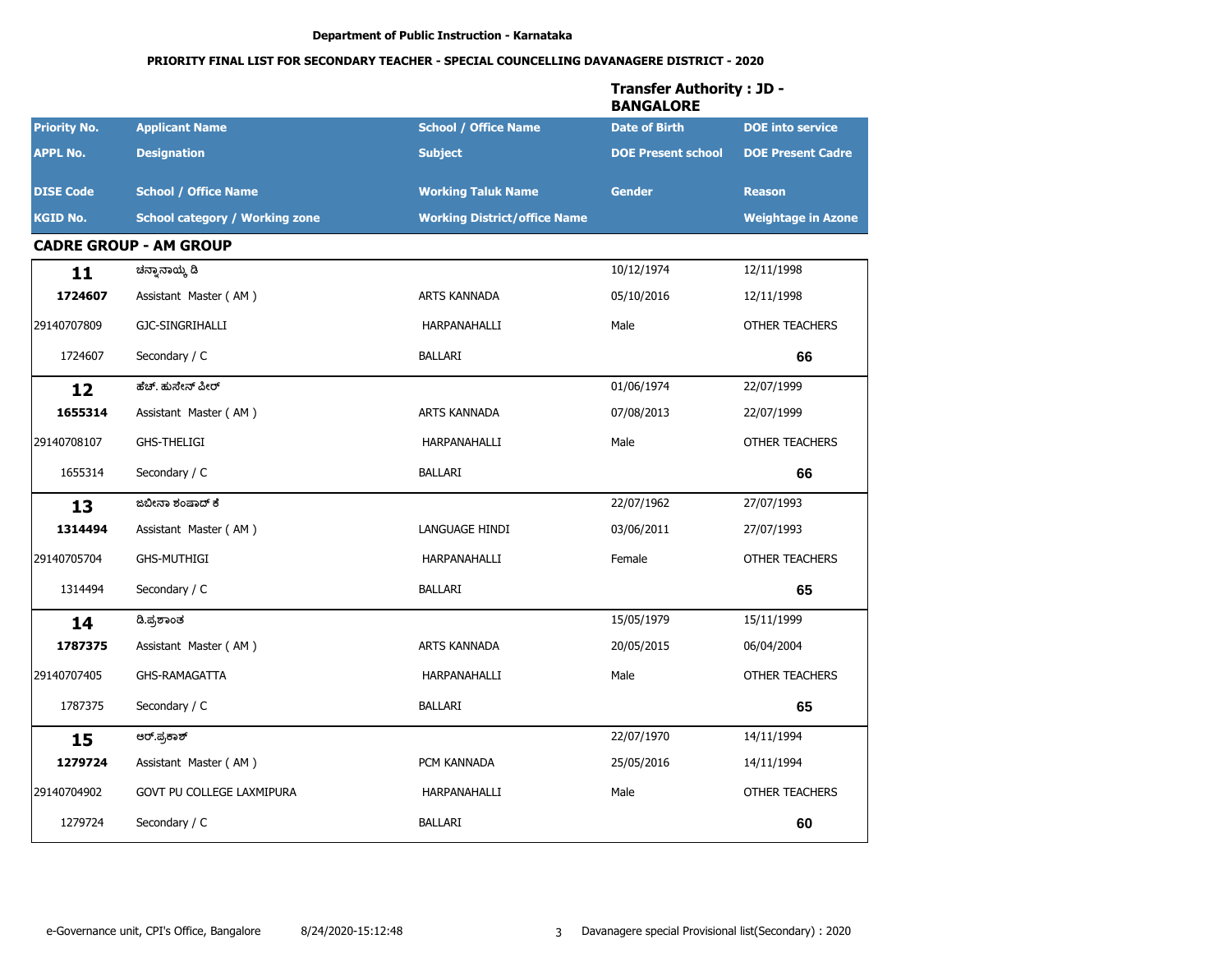|                     |                                       |                                     | <b>Transfer Authority: JD -</b><br><b>BANGALORE</b> |                           |
|---------------------|---------------------------------------|-------------------------------------|-----------------------------------------------------|---------------------------|
| <b>Priority No.</b> | <b>Applicant Name</b>                 | <b>School / Office Name</b>         | <b>Date of Birth</b>                                | <b>DOE</b> into service   |
| <b>APPL No.</b>     | <b>Designation</b>                    | <b>Subject</b>                      | <b>DOE Present school</b>                           | <b>DOE Present Cadre</b>  |
| <b>DISE Code</b>    | <b>School / Office Name</b>           | <b>Working Taluk Name</b>           | <b>Gender</b>                                       | <b>Reason</b>             |
| <b>KGID No.</b>     | <b>School category / Working zone</b> | <b>Working District/office Name</b> |                                                     | <b>Weightage in Azone</b> |
|                     | <b>CADRE GROUP - AM GROUP</b>         |                                     |                                                     |                           |
| 16                  | ವೆಂಕಟೇಶಿ                              |                                     | 01/06/1973                                          | 04/06/2003                |
| 1948979             | Assistant Master (AM)                 | PCM KANNADA                         | 26/11/2008                                          | 04/06/2003                |
| 29140708107         | <b>GHS-THELIGI</b>                    | HARPANAHALLI                        | Male                                                | <b>OTHER TEACHERS</b>     |
| 1948979             | Secondary / C                         | <b>BALLARI</b>                      |                                                     | 59                        |
| 17                  | ಉಮಾದೇವಿ ಕೆ.ಸಿ.                        |                                     | 12/04/1981                                          | 19/03/2004                |
| 1964789             | Assistant Master (AM)                 | LANGUAGE HINDI                      | 11/06/2009                                          | 19/03/2004                |
| 29140707809         | GJC-SINGRIHALLI                       | HARPANAHALLI                        | Female                                              | <b>OTHER TEACHERS</b>     |
| 1964789             | Secondary / C                         | <b>BALLARI</b>                      |                                                     | 56                        |
| 18                  | ವಿಶಾಲಾಕ್ಷಮ್ಮ                          |                                     | 15/03/1972                                          | 31/07/2002                |
| 1948113             | Assistant Master (AM)                 | PCM KANNADA                         | 24/07/2019                                          | 24/07/2019                |
| 29140708107         | <b>GHS-THELIGI</b>                    | HARPANAHALLI                        | Female                                              | <b>OTHER TEACHERS</b>     |
| 1948113             | Secondary / C                         | <b>BALLARI</b>                      |                                                     | 54                        |
| 19                  | ಪಿ. ಕವಿತ                              |                                     | 13/03/1978                                          | 31/07/2002                |
| 1790354             | Assistant Master (AM)                 | PCM KANNADA                         | 04/07/2014                                          | 06/01/2010                |
| 29140707809         | GJC-SINGRIHALLI                       | HARPANAHALLI                        | Female                                              | <b>OTHER TEACHERS</b>     |
| 1790354             | Secondary / C                         | <b>BALLARI</b>                      |                                                     | 53                        |
| 20                  | ಸುನಂದಬಾಯಿ ಎಸ್                         |                                     | 12/07/1972                                          | 29/06/2005                |
| 1987782             | TGT-SSA                               | TGT - PCM - KANNADA                 | 23/06/2011                                          | 29/06/2005                |
| 29140701903         | GHPS- BENDIGERE                       | HARPANAHALLI                        | Female                                              | OTHER TEACHERS            |
| 1987782             | Secondary / C                         | <b>BALLARI</b>                      |                                                     | 51                        |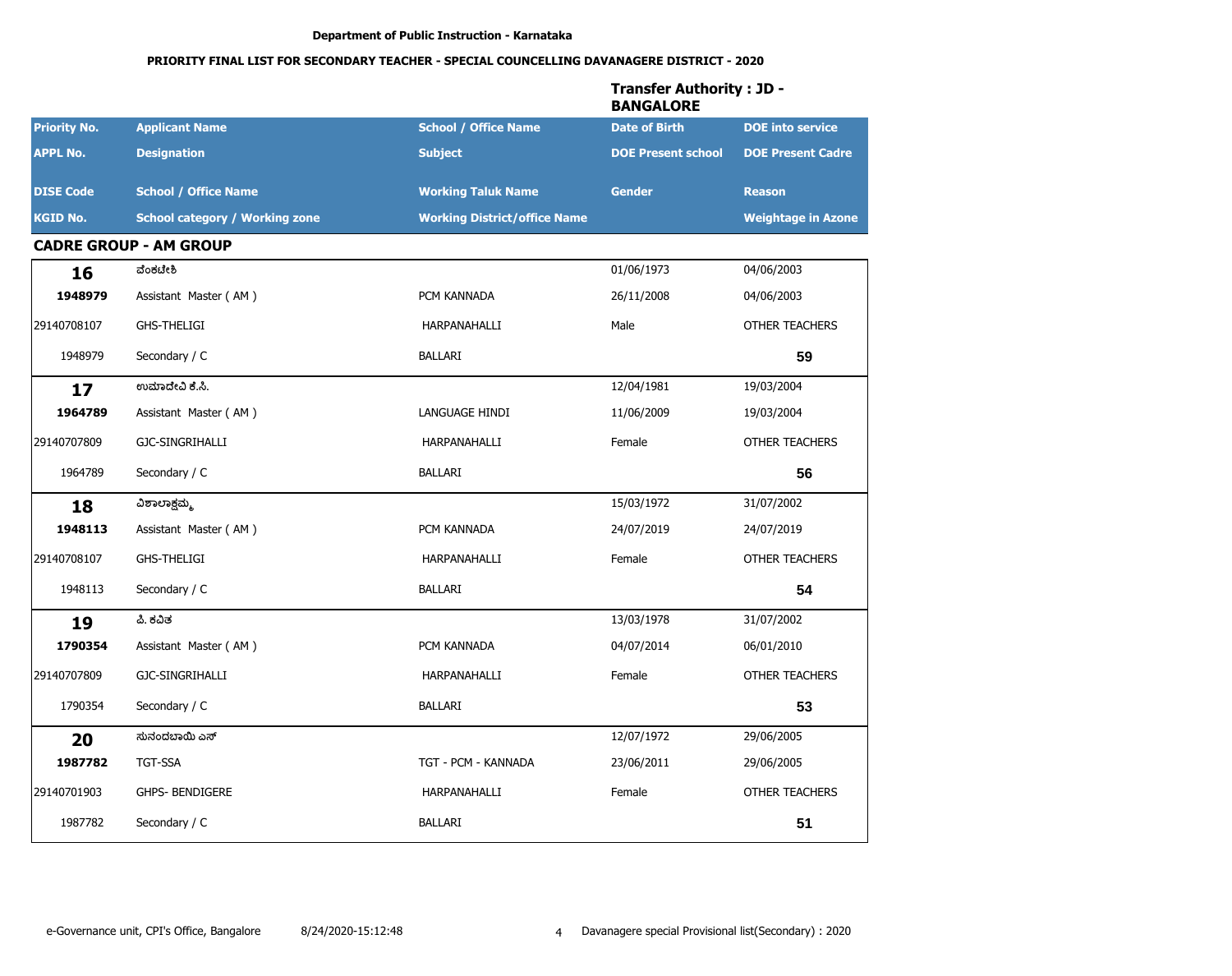# PRIORITY FINAL LIST FOR SECONDARY TEACHER - SPECIAL COUNCELLING DAVANAGERE DISTRICT - 2020

|                     |                                       |                                     | Transfer Authority : JD -<br><b>BANGALORE</b> |                           |
|---------------------|---------------------------------------|-------------------------------------|-----------------------------------------------|---------------------------|
| <b>Priority No.</b> | <b>Applicant Name</b>                 | <b>School / Office Name</b>         | <b>Date of Birth</b>                          | <b>DOE</b> into service   |
| <b>APPL No.</b>     | <b>Designation</b>                    | <b>Subject</b>                      | <b>DOE Present school</b>                     | <b>DOE Present Cadre</b>  |
| <b>DISE Code</b>    | <b>School / Office Name</b>           | <b>Working Taluk Name</b>           | <b>Gender</b>                                 | <b>Reason</b>             |
| <b>KGID No.</b>     | <b>School category / Working zone</b> | <b>Working District/office Name</b> |                                               | <b>Weightage in Azone</b> |
|                     | <b>CADRE GROUP - AM GROUP</b>         |                                     |                                               |                           |
| 21                  | ರಮೇಶ್.ಎಂ.ಆರ್                          |                                     | 20/05/1978                                    | 02/07/2005                |
| 1797801             | <b>TGT-SSA</b>                        | TGT - PCM - KANNADA                 | 06/07/2011                                    | 02/07/2005                |
| 29140707305         | GHPS- RAGIMASALAVADA                  | HARPANAHALLI                        | Male                                          | <b>OTHER TEACHERS</b>     |
| 1797801             | Secondary / C                         | BALLARI                             |                                               | 51                        |
| 22                  | ವಸಂತಕುಮಾರಿ ವಿ                         |                                     | 22/07/1978                                    | 24/01/2006                |
| 1960131             | Assistant Master (AM)                 | LANGUAGE HINDI                      | 16/06/2011                                    | 24/01/2006                |
| 29140708105         | GOVT K.G.B.V RES SCHOOL-THELIGI       | HARPANAHALLI                        | Female                                        | OTHER TEACHERS            |
| 1960131             | Secondary / C                         | BALLARI                             |                                               | 51                        |
| 23                  | ಲತ ಎಸ್ ಬಿ                             |                                     | 23/02/1978                                    | 17/02/2004                |
| 1953653             | Assistant Master (AM)                 | LANGUAGE KANNADA                    | 14/10/2015                                    | 17/02/2004                |
| 29140703603         | GHS-K.KALLAHALLI                      | HARPANAHALLI                        | Female                                        | <b>OTHER TEACHERS</b>     |
| 1953653             | Secondary / C                         | BALLARI                             |                                               | 49                        |
| 24                  | ಪವಿತ್ರ ಎ                              |                                     | 15/02/1977                                    | 25/06/2007                |
| 2161828             | Assistant Master (AM)                 | PCM KANNADA                         | 25/06/2007                                    | 25/06/2007                |
| 29140705503         | <b>GHS-MYDUR</b>                      | HARPANAHALLI                        | Female                                        | <b>OTHER TEACHERS</b>     |
| 2161828             | Secondary / C                         | <b>BALLARI</b>                      |                                               | 49                        |
| 25                  | ವೀಣಾ ಎಂ ಸಿ                            |                                     | 26/05/1983                                    | 28/06/2007                |
| 2161304             | TGT-SSA                               | TGT - PCM - KANNADA                 | 28/06/2007                                    | 28/06/2007                |
| 29140707602         | <b>GHPS- SATHTHOORU</b>               | HARPANAHALLI                        | Female                                        | OTHER TEACHERS            |
| 2161304             | Secondary / C                         | <b>BALLARI</b>                      |                                               | 49                        |

# $T_{\text{total}}$  of  $\epsilon$  and  $\epsilon$  and  $\epsilon$  and  $\epsilon$  and  $\epsilon$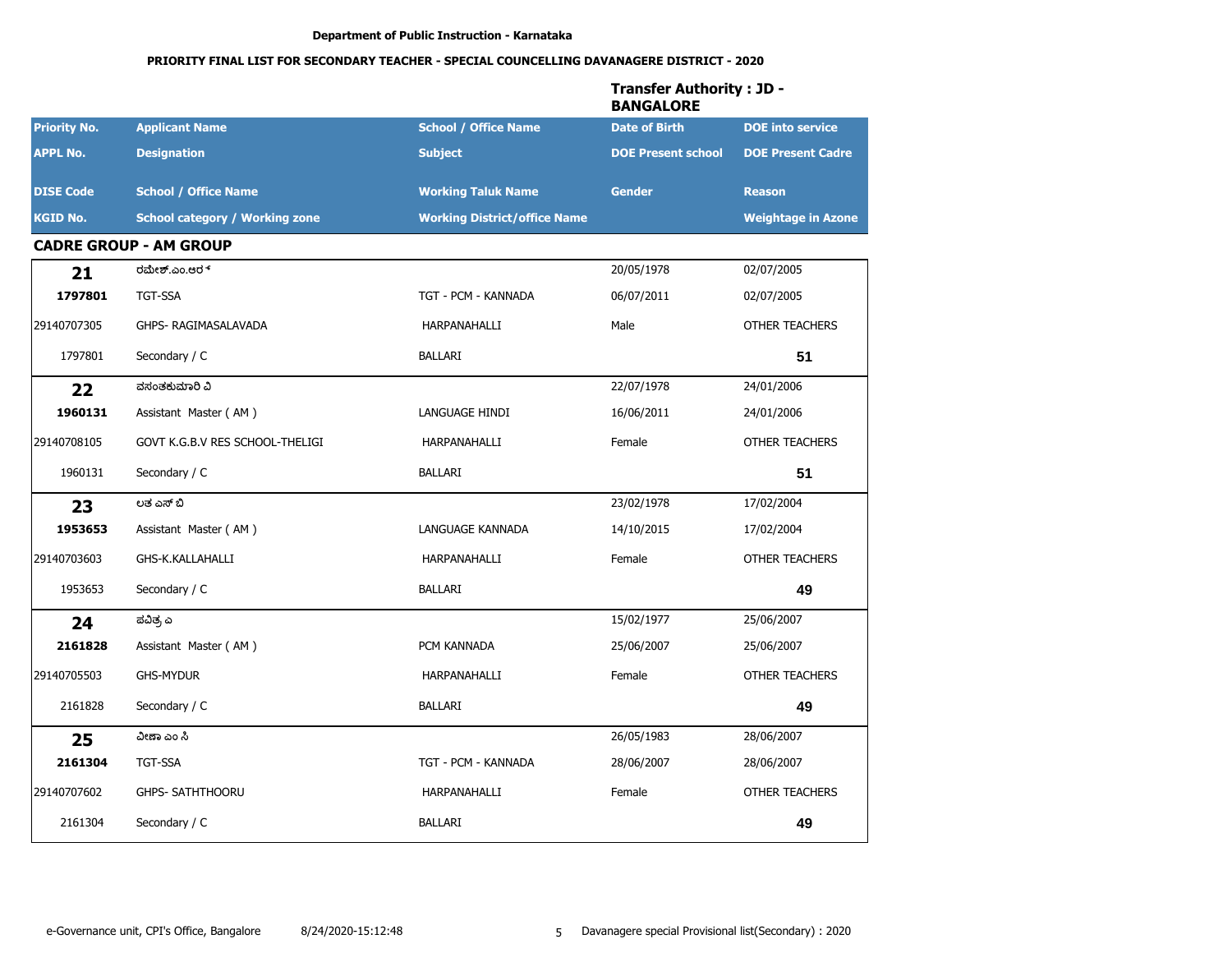# PRIORITY FINAL LIST FOR SECONDARY TEACHER - SPECIAL COUNCELLING DAVANAGERE DISTRICT - 2020

|                     |                                          |                                     | <b>Transfer Authority: JD -</b><br><b>BANGALORE</b> |                           |
|---------------------|------------------------------------------|-------------------------------------|-----------------------------------------------------|---------------------------|
| <b>Priority No.</b> | <b>Applicant Name</b>                    | <b>School / Office Name</b>         | <b>Date of Birth</b>                                | <b>DOE</b> into service   |
| <b>APPL No.</b>     | <b>Designation</b>                       | <b>Subject</b>                      | <b>DOE Present school</b>                           | <b>DOE Present Cadre</b>  |
| <b>DISE Code</b>    | <b>School / Office Name</b>              | <b>Working Taluk Name</b>           | <b>Gender</b>                                       | <b>Reason</b>             |
| <b>KGID No.</b>     | <b>School category / Working zone</b>    | <b>Working District/office Name</b> |                                                     | <b>Weightage in Azone</b> |
|                     | <b>CADRE GROUP - AM GROUP</b>            |                                     |                                                     |                           |
| 26                  | ಓಂಕಾರಪ್ಪ ಸಿ                              |                                     | 03/05/1973                                          | 12/11/1998                |
| 1619983             | Assistant Master (AM)                    | LANGUAGE KANNADA                    | 11/09/2015                                          | 12/11/1998                |
| 29140707809         | GJC-SINGRIHALLI                          | HARPANAHALLI                        | Male                                                | <b>OTHER TEACHERS</b>     |
| 1619983             | Secondary / C                            | <b>BALLARI</b>                      |                                                     | 46                        |
| 27                  | ಉಮಾದೇವಿ ಎನ್ ಸಿ                           |                                     | 18/07/1981                                          | 02/05/2005                |
| 1909154             | <b>TGT-SSA</b>                           | TGT - PCM - KANNADA                 | 13/10/2015                                          | 02/05/2005                |
| 29140710102         | GHPSMODEL-MEGALAPETE                     | HARPANAHALLI                        | Female                                              | OTHER TEACHERS            |
| 1909154             | Secondary / A                            | <b>BALLARI</b>                      |                                                     | 46                        |
| 28                  | ಮಹಮ್ಮದ್ ಗನೀಫ್                            |                                     | 26/06/1969                                          | 04/06/2005                |
| 1950562             | Education Co-Ordinator (ECO) - Secondary | TGT - PCM - KANNADA                 | 02/03/2020                                          | 02/03/2020                |
|                     |                                          |                                     | Male                                                | <b>OTHER TEACHERS</b>     |
| 1950562             | Secondary /                              | <b>BALLARI</b>                      |                                                     | 45                        |
| 29                  | ಮಧುಸೂಧನ ಬಿ ಟಿ                            |                                     | 30/11/1978                                          | 08/06/2005                |
| 1950218             | Assistant Master (AM)                    | PCM KANNADA                         | 01/08/2019                                          | 01/08/2019                |
| 29140700606         | GHPS UPGRADED H.S-J.TUMBIGERERMSA        | HARPANAHALLI                        | Male                                                | <b>OTHER TEACHERS</b>     |
| 1950218             | Secondary / C                            | <b>BALLARI</b>                      |                                                     | 45                        |
| 30                  | ಲೋಕೇಶ. ಎ                                 |                                     | 14/04/1981                                          | 23/06/2005                |
| 1950353             | TGT-SSA                                  | TGT - PCM - KANNADA                 | 09/12/2016                                          | 23/06/2005                |
| 29140705702         | GHPS- H.OBALAPURA                        | HARPANAHALLI                        | Male                                                | OTHER TEACHERS            |
| 1950353             | Secondary / C                            | BALLARI                             |                                                     | 45                        |

#### e-Governance unit, CPI's Office, Bangalore 8/24/2020-15:12:48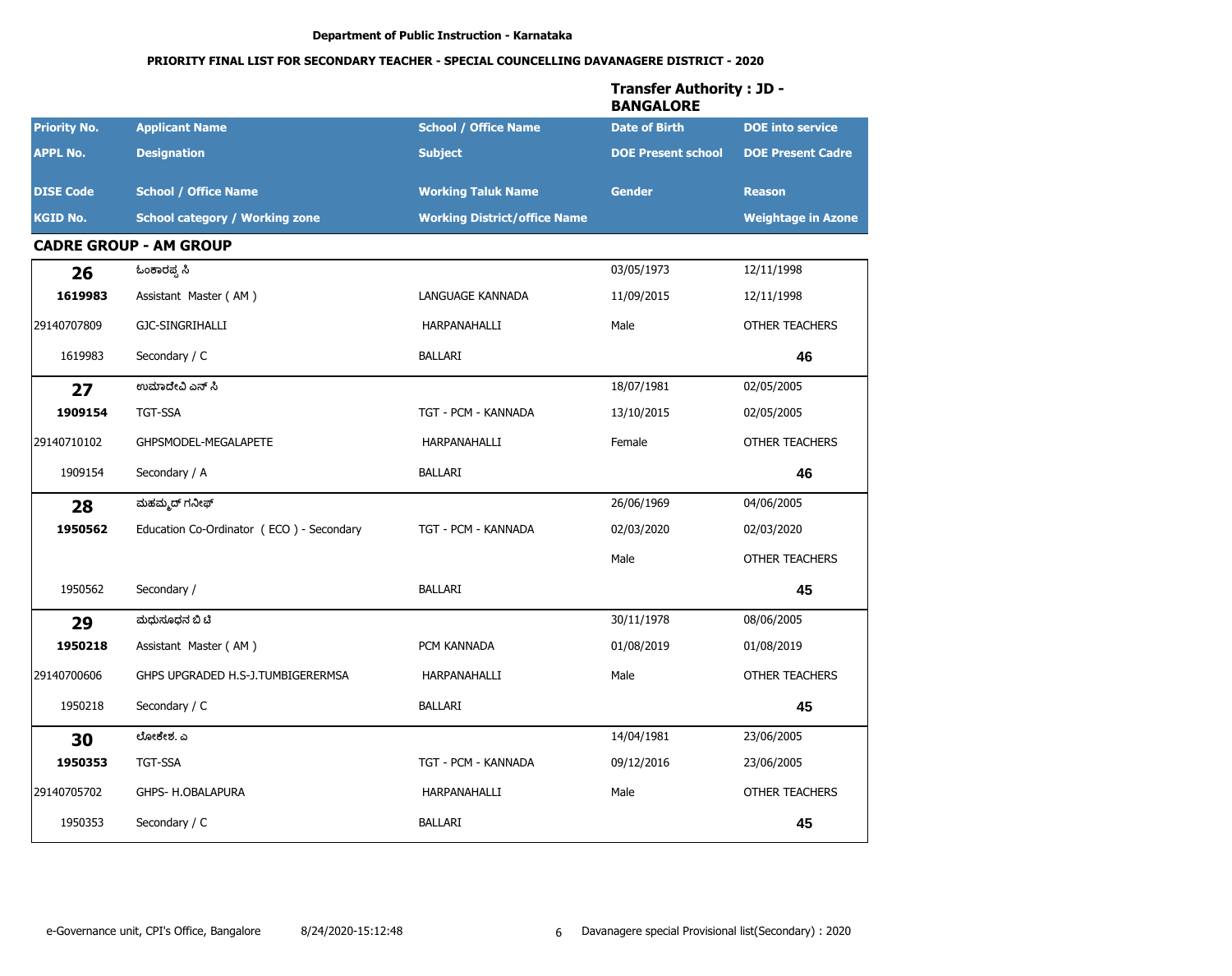|                     |                                       |                                     | <b>Transfer Authority: JD -</b><br><b>BANGALORE</b> |                           |
|---------------------|---------------------------------------|-------------------------------------|-----------------------------------------------------|---------------------------|
| <b>Priority No.</b> | <b>Applicant Name</b>                 | <b>School / Office Name</b>         | <b>Date of Birth</b>                                | <b>DOE</b> into service   |
| <b>APPL No.</b>     | <b>Designation</b>                    | <b>Subject</b>                      | <b>DOE Present school</b>                           | <b>DOE Present Cadre</b>  |
| <b>DISE Code</b>    | <b>School / Office Name</b>           | <b>Working Taluk Name</b>           | <b>Gender</b>                                       | <b>Reason</b>             |
| <b>KGID No.</b>     | <b>School category / Working zone</b> | <b>Working District/office Name</b> |                                                     | <b>Weightage in Azone</b> |
|                     | <b>CADRE GROUP - AM GROUP</b>         |                                     |                                                     |                           |
| 31                  | ನಿರ್ಮಲ.ಆರ್                            |                                     | 01/06/1968                                          | 25/06/2007                |
| 2063881             | Assistant Master (AM)                 | PCM KANNADA                         | 22/06/2011                                          | 25/06/2007                |
| 29140704902         | GOVT PU COLLEGE LAXMIPURA             | HARPANAHALLI                        | Female                                              | <b>OTHER TEACHERS</b>     |
| 2063881             | Secondary / C                         | BALLARI                             |                                                     | 45                        |
| 32                  | ಕವಿತಾ ಸಿ ನಂದಿಹಳ್ಳಿ                    |                                     | 01/05/1982                                          | 03/07/2007                |
| 2115257             | Assistant Master (AM)                 | LANGUAGE ENGLISH                    | 14/07/2011                                          | 03/07/2007                |
| 29140704902         | GOVT PU COLLEGE LAXMIPURA             | HARPANAHALLI                        | Female                                              | <b>OTHER TEACHERS</b>     |
| 2115257             | Secondary / C                         | BALLARI                             |                                                     | 45                        |
| 33                  | ರಘು ಒ ಪಿ                              |                                     | 01/06/1981                                          | 10/08/2007                |
| 2221474             | TGT-SSA                               | TGT - PCM - KANNADA                 | 28/06/2011                                          | 10/08/2007                |
| 29140702505         | <b>GHPS- HALLIKERE</b>                | HARPANAHALLI                        | Male                                                | <b>OTHER TEACHERS</b>     |
| 2221474             | Secondary / C                         | BALLARI                             |                                                     | 45                        |
| 34                  | ಯೋಗೀಶ್ ಆರ್                            |                                     | 21/01/1978                                          | 25/08/2007                |
| 2224983             | <b>TGT-SSA</b>                        | TGT - PCM - KANNADA                 | 29/06/2011                                          | 25/08/2007                |
| 29140700701         | <b>GHPS- ARASANALU</b>                | HARPANAHALLI                        | Male                                                | <b>OTHER TEACHERS</b>     |
| 2224983             | Secondary / C                         | <b>BALLARI</b>                      |                                                     | 45                        |
| 35                  | ಸವಿತ ಹೆಚ್.ಕೆ                          |                                     | 21/02/1985                                          | 04/07/2008                |
| 2163495             | Assistant Master (AM)                 | <b>CBZ KANNADA</b>                  | 04/07/2008                                          | 04/07/2008                |
| 29140705605         | <b>GHS - MATHIHALLI</b>               | HARPANAHALLI                        | Female                                              | OTHER TEACHERS            |
| 2163495             | Secondary / C                         | BALLARI                             |                                                     | 45                        |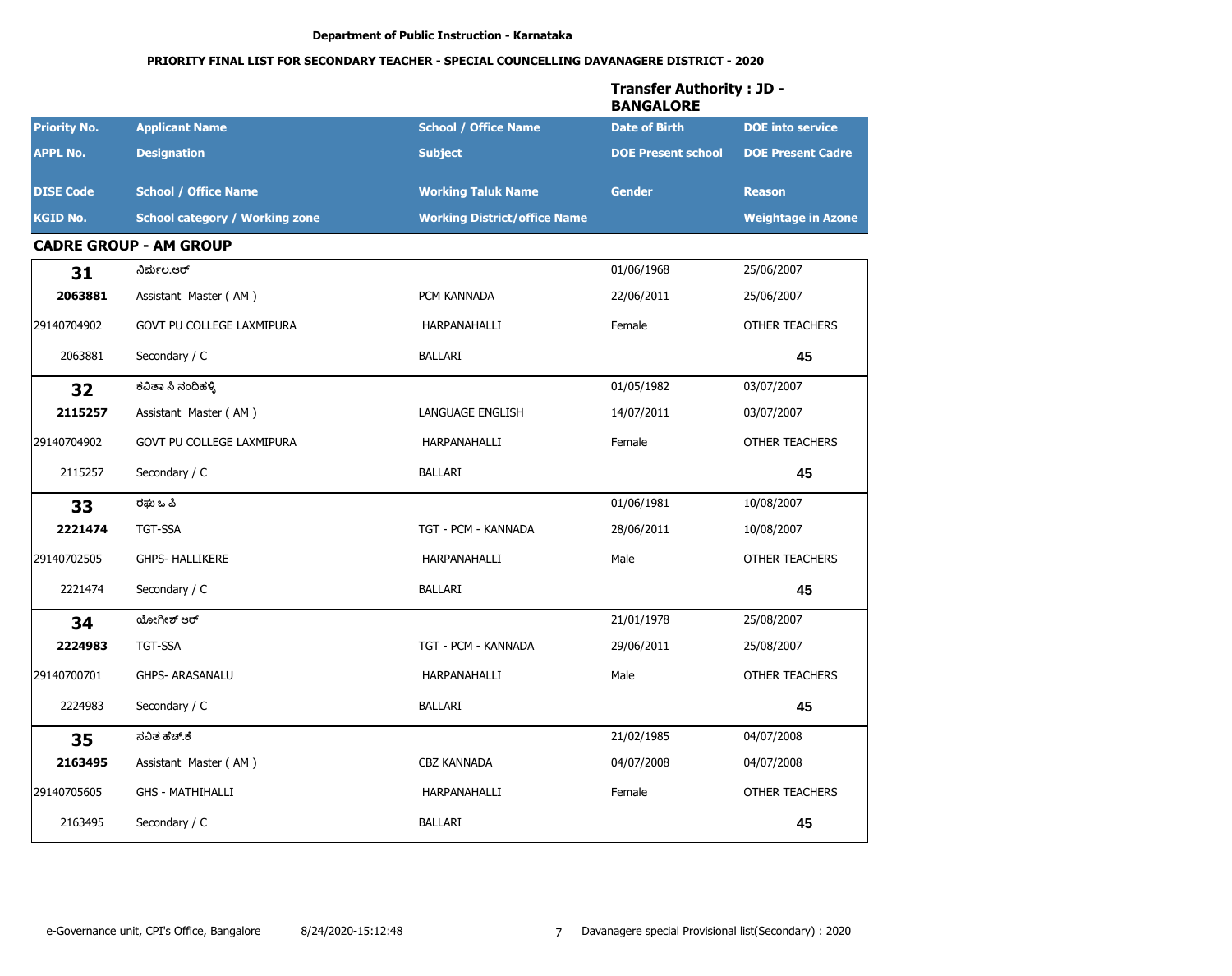|                     |                                       |                                     | <b>Transfer Authority: JD -</b><br><b>BANGALORE</b> |                           |
|---------------------|---------------------------------------|-------------------------------------|-----------------------------------------------------|---------------------------|
| <b>Priority No.</b> | <b>Applicant Name</b>                 | <b>School / Office Name</b>         | <b>Date of Birth</b>                                | <b>DOE</b> into service   |
| <b>APPL No.</b>     | <b>Designation</b>                    | <b>Subject</b>                      | <b>DOE Present school</b>                           | <b>DOE Present Cadre</b>  |
| <b>DISE Code</b>    | <b>School / Office Name</b>           | <b>Working Taluk Name</b>           | <b>Gender</b>                                       | <b>Reason</b>             |
| <b>KGID No.</b>     | <b>School category / Working zone</b> | <b>Working District/office Name</b> |                                                     | <b>Weightage in Azone</b> |
|                     | <b>CADRE GROUP - AM GROUP</b>         |                                     |                                                     |                           |
| 36                  | ಸಾಹೇರಬಾನು.ಎಂ                          |                                     | 15/07/1977                                          | 11/07/2007                |
| 2155407             | Assistant Master (AM)                 | <b>CBZ KANNADA</b>                  | 03/07/2012                                          | 05/11/2008                |
| 29140704902         | GOVT PU COLLEGE LAXMIPURA             | HARPANAHALLI                        | Female                                              | <b>OTHER TEACHERS</b>     |
| 2155407             | Secondary / C                         | <b>BALLARI</b>                      |                                                     | 44                        |
| 37                  | ವಿಜಯ ಬಾಯಿ ಬಿ                          |                                     | 05/01/1980                                          | 16/02/2004                |
| 1957756             | Assistant Master (AM)                 | LANGUAGE HINDI                      | 23/07/2010                                          | 16/02/2004                |
| 29140700607         | <b>GHS-ANAJIGERE</b>                  | HARPANAHALLI                        | Female                                              | OTHER TEACHERS            |
| 1957756             | Secondary / C                         | <b>BALLARI</b>                      |                                                     | 43                        |
| 38                  | ಕೊಟ್ರೇಶಿ ಬಿ.ಎಂ                        |                                     | 06/02/1980                                          | 03/05/2007                |
| 2303128             | <b>TGT-SSA</b>                        | TGT - PCM - KANNADA                 | 08/08/2013                                          | 03/05/2007                |
| 29140708309         | GHPS- UCHCHANGIDURGA                  | HARPANAHALLI                        | Male                                                | <b>OTHER TEACHERS</b>     |
| 2303128             | Secondary / C                         | <b>BALLARI</b>                      |                                                     | 42                        |
| 39                  | ಗೌರಮ್ಮ ಎಂ ಎಂ                          |                                     | 05/04/1981                                          | 03/05/2007                |
| 2304640             | <b>TGT-SSA</b>                        | TGT - PCM - KANNADA                 | 13/08/2013                                          | 03/05/2007                |
| 29140707202         | GHPS- KAMMATHTHAHALLI                 | HARPANAHALLI                        | Female                                              | <b>OTHER TEACHERS</b>     |
| 2304640             | Secondary / C                         | <b>BALLARI</b>                      |                                                     | 42                        |
| 40                  | ರವಿಶಂಕರ ಡಿ ಎಸ್                        |                                     | 18/07/1979                                          | 25/06/2007                |
| 2168804             | TGT-SSA                               | TGT - PCM - KANNADA                 | 10/08/2013                                          | 25/06/2007                |
| 29140707705         | GHPS- KERETHANDA                      | HARPANAHALLI                        | Male                                                | OTHER TEACHERS            |
| 2168804             | Secondary / C                         | BALLARI                             |                                                     | 42                        |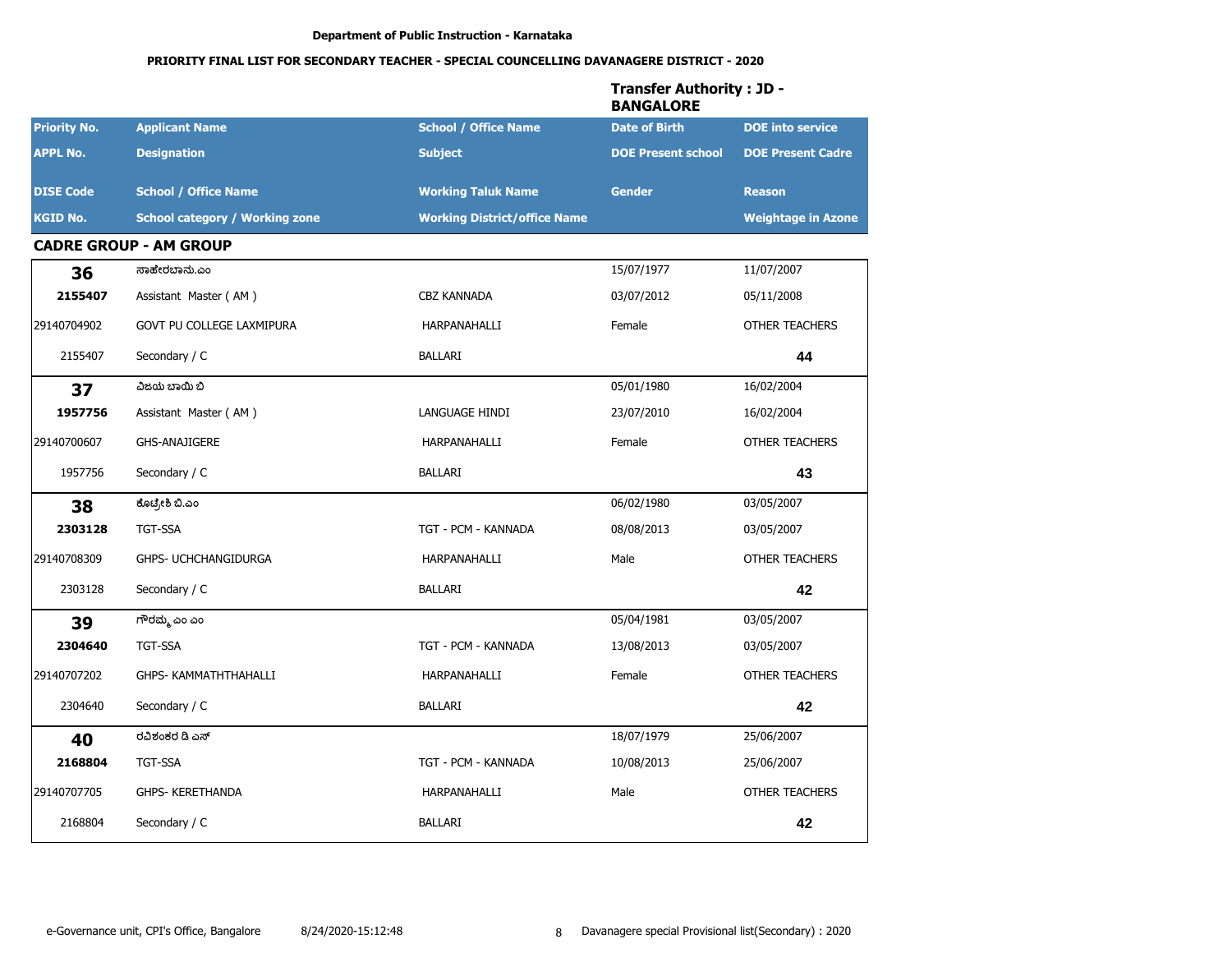|                     |                                       |                                     | <b>Transfer Authority: JD -</b><br><b>BANGALORE</b> |                           |
|---------------------|---------------------------------------|-------------------------------------|-----------------------------------------------------|---------------------------|
| <b>Priority No.</b> | <b>Applicant Name</b>                 | <b>School / Office Name</b>         | <b>Date of Birth</b>                                | <b>DOE</b> into service   |
| <b>APPL No.</b>     | <b>Designation</b>                    | <b>Subject</b>                      | <b>DOE Present school</b>                           | <b>DOE Present Cadre</b>  |
| <b>DISE Code</b>    | <b>School / Office Name</b>           | <b>Working Taluk Name</b>           | <b>Gender</b>                                       | <b>Reason</b>             |
| <b>KGID No.</b>     | <b>School category / Working zone</b> | <b>Working District/office Name</b> |                                                     | <b>Weightage in Azone</b> |
|                     | <b>CADRE GROUP - AM GROUP</b>         |                                     |                                                     |                           |
| 41                  | ಮಂಜುನಾಥ ಸ್ವಾಮಿ ಪಿ ತಟ್ಟೆ               |                                     | 20/06/1978                                          | 28/06/2007                |
| 2159955             | <b>TGT-SSA</b>                        | TGT - PCM - KANNADA                 | 06/08/2013                                          | 28/06/2007                |
| 29140703803         | <b>GHPS- VATLAHALLI</b>               | HARPANAHALLI                        | Male                                                | <b>OTHER TEACHERS</b>     |
| 2159955             | Secondary / C                         | <b>BALLARI</b>                      |                                                     | 42                        |
| 42                  | ಶಿವಕುಮಾರ ಪಿ ಎಮ್                       |                                     | 25/02/1979                                          | 08/06/2007                |
| 2273879             | <b>TGT-SSA</b>                        | TGT - PCM - KANNADA                 | 02/09/2014                                          | 08/06/2007                |
| 29140702601         | GHPS- HALUVAGALU BADAVANE             | HARPANAHALLI                        | Male                                                | OTHER TEACHERS            |
| 2273879             | Secondary / C                         | <b>BALLARI</b>                      |                                                     | 41                        |
| 43                  | ಜೆ. ಮಧು                               |                                     | 18/06/1980                                          | 13/07/2007                |
| 2005853             | <b>TGT-SSA</b>                        | TGT - PCM - KANNADA                 | 05/08/2014                                          | 13/07/2007                |
| 29140702605         | GHPSMODEL-HALUVAGALU                  | HARPANAHALLI                        | Male                                                | <b>OTHER TEACHERS</b>     |
| 2005853             | Secondary / C                         | <b>BALLARI</b>                      |                                                     | 41                        |
| 44                  | ಪ್ರದೀಪ್ ಕುಮಾರ್ ವಿ ಪಿ                  |                                     | 05/03/1981                                          | 01/08/2007                |
| 2491861             | Assistant Master (AM)                 | PCM KANNADA                         | 01/08/2019                                          | 01/08/2019                |
| 29140706901         | GHPS UPGRADED H.S-NITTURURMSA         | HARPANAHALLI                        | Male                                                | <b>OTHER TEACHERS</b>     |
| 2491861             | Secondary / C                         | <b>BALLARI</b>                      |                                                     | 39                        |
| 45                  | ಉದಯಕುಮಾರ ಎಸ್                          |                                     | 10/11/1976                                          | 13/09/2008                |
| 2253738             | Assistant Master (AM)                 | PCM KANNADA                         | 18/07/2014                                          | 13/09/2008                |
| 29140702610         | GJC-HALUVAGALU                        | HARPANAHALLI                        | Male                                                | OTHER TEACHERS            |
| 2253738             | Secondary / C                         | BALLARI                             |                                                     | 39                        |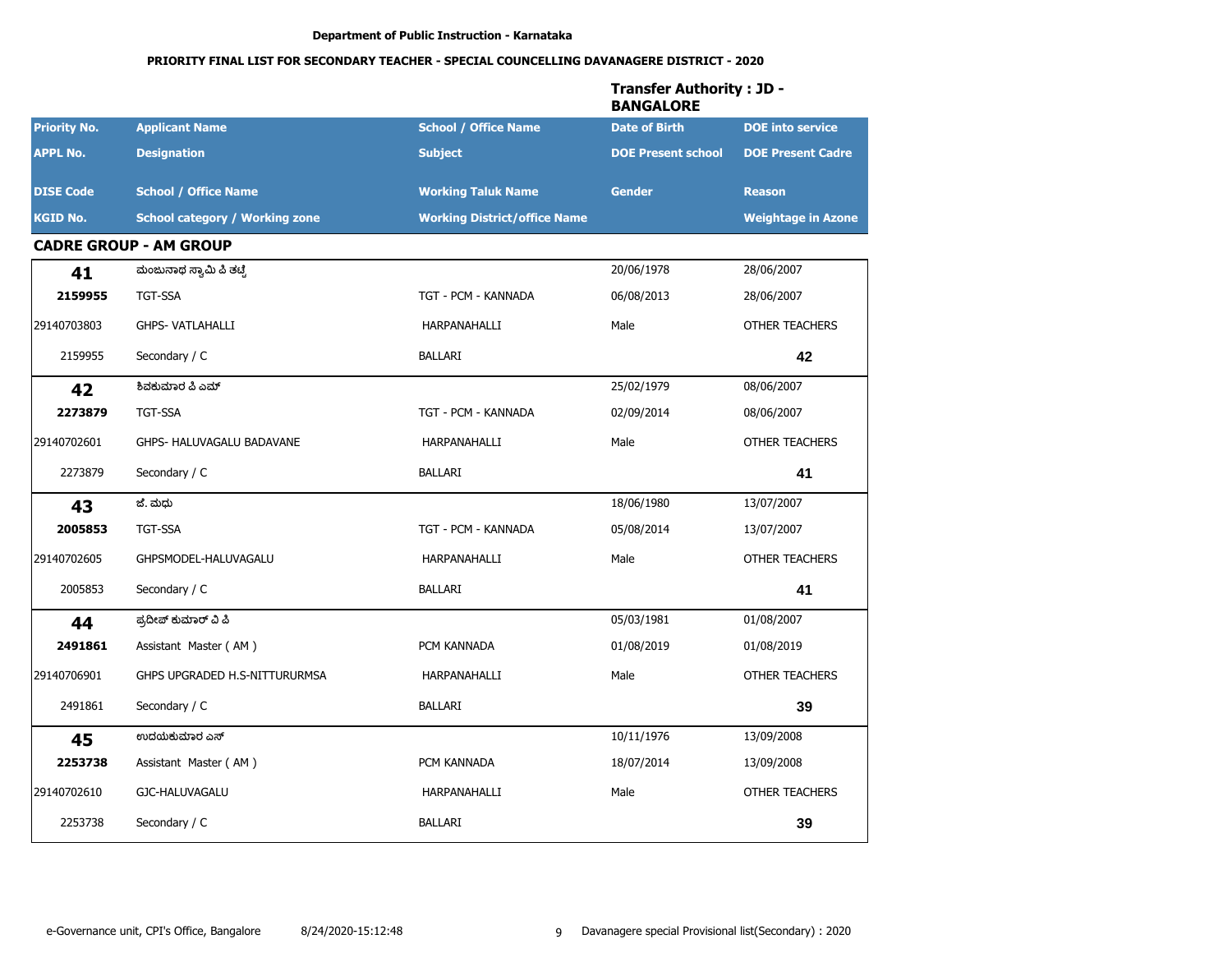|                     |                                       |                                     | <b>Transfer Authority: JD -</b><br><b>BANGALORE</b> |                           |
|---------------------|---------------------------------------|-------------------------------------|-----------------------------------------------------|---------------------------|
| <b>Priority No.</b> | <b>Applicant Name</b>                 | <b>School / Office Name</b>         | <b>Date of Birth</b>                                | <b>DOE</b> into service   |
| <b>APPL No.</b>     | <b>Designation</b>                    | <b>Subject</b>                      | <b>DOE Present school</b>                           | <b>DOE Present Cadre</b>  |
| <b>DISE Code</b>    | <b>School / Office Name</b>           | <b>Working Taluk Name</b>           | <b>Gender</b>                                       | <b>Reason</b>             |
| <b>KGID No.</b>     | <b>School category / Working zone</b> | <b>Working District/office Name</b> |                                                     | <b>Weightage in Azone</b> |
|                     | <b>CADRE GROUP - AM GROUP</b>         |                                     |                                                     |                           |
| 46                  | ಮಹಮಧ್ ರಫಿ ಎಮ್                         |                                     | 15/11/1977                                          | 03/06/2004                |
| 1917790             | Assistant Master (AM)                 | LANGUAGE HINDI                      | 22/10/2016                                          | 03/06/2004                |
| 29140705406         | GJC-MADIHALLI                         | HARPANAHALLI                        | Male                                                | <b>OTHER TEACHERS</b>     |
| 1917790             | Secondary / C                         | <b>BALLARI</b>                      |                                                     | 38                        |
| 47                  | ತಿಪ್ಪೇಸ್ವಾಮಿ ಜೆ                       |                                     | 13/03/1975                                          | 20/01/2006                |
| 1950521             | Assistant Master (AM)                 | <b>CBZ KANNADA</b>                  | 21/07/2014                                          | 20/01/2006                |
| 29140707908         | <b>GHS-THOUDURU</b>                   | HARPANAHALLI                        | Male                                                | <b>OTHER TEACHERS</b>     |
| 1950521             | Secondary / C                         | BALLARI                             |                                                     | 38                        |
| 48                  | ನೇವಾರ ಲಿಂಗರಾಜ                         |                                     | 01/01/1983                                          | 06/09/2008                |
| 2205700             | Assistant Master (AM)                 | PCM KANNADA                         | 01/08/2014                                          | 06/09/2008                |
| 29140705704         | <b>GHS-MUTHIGI</b>                    | HARPANAHALLI                        | Male                                                | <b>OTHER TEACHERS</b>     |
| 2205700             | Secondary / C                         | <b>BALLARI</b>                      |                                                     | 38                        |
| 49                  | ವಿನೋದಮ್ಮ ಎಂ.ಯು                        |                                     | 01/06/1982                                          | 13/09/2008                |
| 2363600             | Assistant Master (AM)                 | <b>ARTS KANNADA</b>                 | 04/08/2014                                          | 13/09/2008                |
| 29140711501         | GHS-SHIVAPURA                         | HARPANAHALLI                        | Female                                              | <b>OTHER TEACHERS</b>     |
| 2363600             | Secondary / C                         | <b>BALLARI</b>                      |                                                     | 38                        |
| 50                  | ರವಿ ಎನ್.                              |                                     | 01/06/1983                                          | 07/03/2005                |
| 1746687             | Assistant Master (AM)                 | LANGUAGE KANNADA                    | 25/10/2019                                          | 25/10/2019                |
| 29140707908         | <b>GHS-THOUDURU</b>                   | HARPANAHALLI                        | Male                                                | OTHER TEACHERS            |
| 1746687             | Secondary / C                         | BALLARI                             |                                                     | 37                        |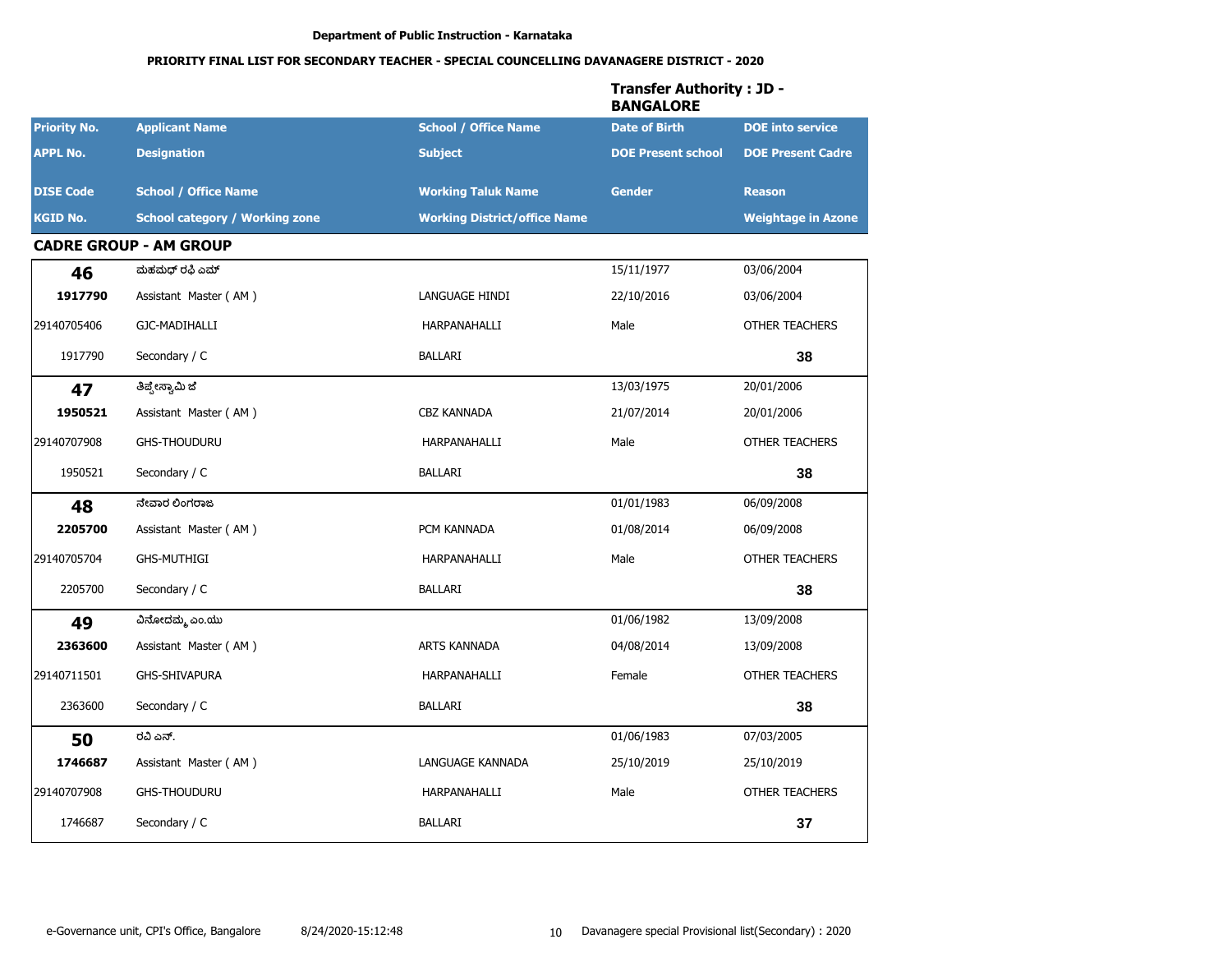|                     |                                       |                                     | <b>Transfer Authority: JD -</b><br><b>BANGALORE</b> |                           |
|---------------------|---------------------------------------|-------------------------------------|-----------------------------------------------------|---------------------------|
| <b>Priority No.</b> | <b>Applicant Name</b>                 | <b>School / Office Name</b>         | <b>Date of Birth</b>                                | <b>DOE</b> into service   |
| <b>APPL No.</b>     | <b>Designation</b>                    | <b>Subject</b>                      | <b>DOE Present school</b>                           | <b>DOE Present Cadre</b>  |
| <b>DISE Code</b>    | <b>School / Office Name</b>           | <b>Working Taluk Name</b>           | <b>Gender</b>                                       | <b>Reason</b>             |
| <b>KGID No.</b>     | <b>School category / Working zone</b> | <b>Working District/office Name</b> |                                                     | <b>Weightage in Azone</b> |
|                     | <b>CADRE GROUP - AM GROUP</b>         |                                     |                                                     |                           |
| 51                  | ಪೂರ್ಣಿಮಾ ಜಿ                           |                                     | 10/04/1982                                          | 18/06/2010                |
| 2163865             | Assistant Master (AM)                 | LANGUAGE HINDI                      | 18/06/2010                                          | 18/06/2010                |
| 29140702610         | GJC-HALUVAGALU                        | HARPANAHALLI                        | Female                                              | <b>OTHER TEACHERS</b>     |
| 2163865             | Secondary / C                         | <b>BALLARI</b>                      |                                                     | 37                        |
| 52                  | ಸುದಾರಾಣಿ ಹೆಚ್ ಎಸ್                     |                                     | 10/04/1987                                          | 18/06/2010                |
| 2163886             | Assistant Master (AM)                 | PCM KANNADA                         | 18/06/2010                                          | 18/06/2010                |
| 29140705406         | GJC-MADIHALLI                         | HARPANAHALLI                        | Female                                              | <b>OTHER TEACHERS</b>     |
| 2163886             | Secondary / C                         | BALLARI                             |                                                     | 37                        |
| 53                  | ಮಂಜುಳ ಎಂ                              |                                     | 20/06/1976                                          | 01/07/2008                |
| 2353493             | Assistant Master (AM)                 | LANGUAGE HINDI                      | 05/12/2016                                          | 01/07/2008                |
| 29140704706         | <b>GHS-KUNCHUR</b>                    | HARPANAHALLI                        | Female                                              | <b>OTHER TEACHERS</b>     |
| 2353493             | Secondary / C                         | <b>BALLARI</b>                      |                                                     | 36                        |
| 54                  | <b>MANJUNATHA A</b>                   |                                     | 01/06/1981                                          | 06/09/2008                |
| 2313200             | Assistant Master (AM)                 | LANGUAGE KANNADA                    | 10/11/2016                                          | 06/09/2008                |
| 29140704706         | <b>GHS-KUNCHUR</b>                    | HARPANAHALLI                        | Male                                                | <b>OTHER TEACHERS</b>     |
| 2313200             | Secondary / C                         | BALLARI                             |                                                     | 36                        |
| 55                  | ಶ್ರೀಧರ್ ಟಿ ಆರ್                        |                                     | 07/04/1979                                          | 02/05/2007                |
| 2302650             | TGT-SSA                               | TGT - PCM - KANNADA                 | 24/08/2016                                          | 02/05/2007                |
|                     |                                       | HARPANAHALLI                        | Male                                                | OTHER TEACHERS            |
| 2302650             | Secondary /                           | BALLARI                             |                                                     | 35                        |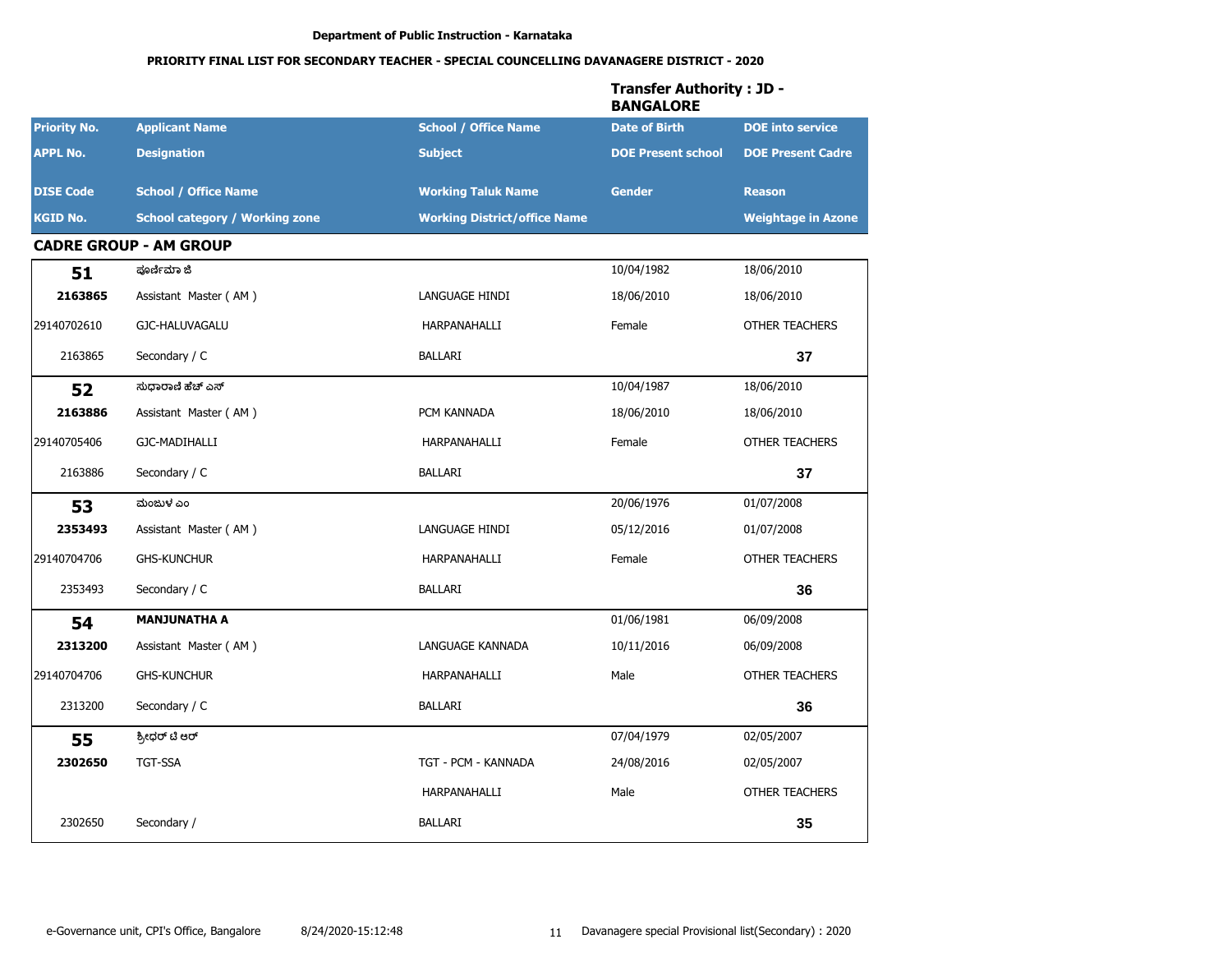|                     |                                       |                                     | <b>Transfer Authority: JD -</b><br><b>BANGALORE</b> | <b>DOE Present Cadre</b><br><b>Reason</b><br>34<br>OTHER TEACHERS<br>33<br>33<br>18/06/2010 |
|---------------------|---------------------------------------|-------------------------------------|-----------------------------------------------------|---------------------------------------------------------------------------------------------|
| <b>Priority No.</b> | <b>Applicant Name</b>                 | <b>School / Office Name</b>         | <b>Date of Birth</b>                                | <b>DOE</b> into service                                                                     |
| <b>APPL No.</b>     | <b>Designation</b>                    | <b>Subject</b>                      | <b>DOE Present school</b>                           |                                                                                             |
| <b>DISE Code</b>    | <b>School / Office Name</b>           | <b>Working Taluk Name</b>           | <b>Gender</b>                                       |                                                                                             |
| <b>KGID No.</b>     | <b>School category / Working zone</b> | <b>Working District/office Name</b> |                                                     | <b>Weightage in Azone</b>                                                                   |
|                     | <b>CADRE GROUP - AM GROUP</b>         |                                     |                                                     |                                                                                             |
| 56                  | ಸೈಯೆದ್ ಹಿದಾಯೆತ್ ಉಲ್ಲ                  |                                     | 17/02/1982                                          | 28/04/2005                                                                                  |
| 1918686             | Assistant Master (AM)                 | PCM URDU                            | 11/07/2012                                          | 01/08/2019                                                                                  |
| 29140709306         | GHPSURDU UPGRADED H.S- BANAGERERMSA   | HARPANAHALLI                        | Male                                                | <b>OTHER TEACHERS</b>                                                                       |
| 1918686             | Secondary / A                         | <b>BALLARI</b>                      |                                                     |                                                                                             |
| 57                  | ರುಕ್ಮಿಣಿ                              |                                     | 01/06/1964                                          | 02/06/1999                                                                                  |
| 1786153             | Assistant Master (AM)                 | LANGUAGE HINDI                      | 21/08/2012                                          | 02/06/1999                                                                                  |
| 29140709703         | GJC-HARAPANAHALLI                     | HARPANAHALLI                        | Female                                              |                                                                                             |
| 1786153             | Secondary / A                         | <b>BALLARI</b>                      |                                                     |                                                                                             |
| 58                  | ವಿನೋದ ಸಿ                              |                                     | 01/06/1986                                          | 18/06/2010                                                                                  |
| 2163887             | Assistant Master (AM)                 | PCM KANNADA                         | 02/06/2014                                          | 18/06/2010                                                                                  |
| 29140702803         | <b>GHS- HARAKANALU</b>                | HARPANAHALLI                        | Female                                              | <b>OTHER TEACHERS</b>                                                                       |
| 2163887             | Secondary / C                         | <b>BALLARI</b>                      |                                                     |                                                                                             |
| 59                  | ಬಸವರಾಜಪ್ಪ ಹೆಚ್                        |                                     | 17/07/1981                                          | 18/06/2010                                                                                  |
| 2432056             | Assistant Master (AM)                 | <b>LANGUAGE ENGLISH</b>             | 14/10/2016                                          |                                                                                             |
| 29140700606         | GHPS UPGRADED H.S-J.TUMBIGERERMSA     | HARPANAHALLI                        | Male                                                | <b>OTHER TEACHERS</b>                                                                       |
| 2432056             | Secondary / C                         | <b>BALLARI</b>                      |                                                     | 30                                                                                          |
| 60                  | ಸತೀಶ ಆರ್                              |                                     | 20/06/1982                                          | 18/06/2010                                                                                  |
| 2363179             | Assistant Master (AM)                 | PCM KANNADA                         | 05/10/2016                                          | 18/06/2010                                                                                  |
| 29140700607         | <b>GHS-ANAJIGERE</b>                  | HARPANAHALLI                        | Male                                                | OTHER TEACHERS                                                                              |
| 2363179             | Secondary / C                         | BALLARI                             |                                                     | 30                                                                                          |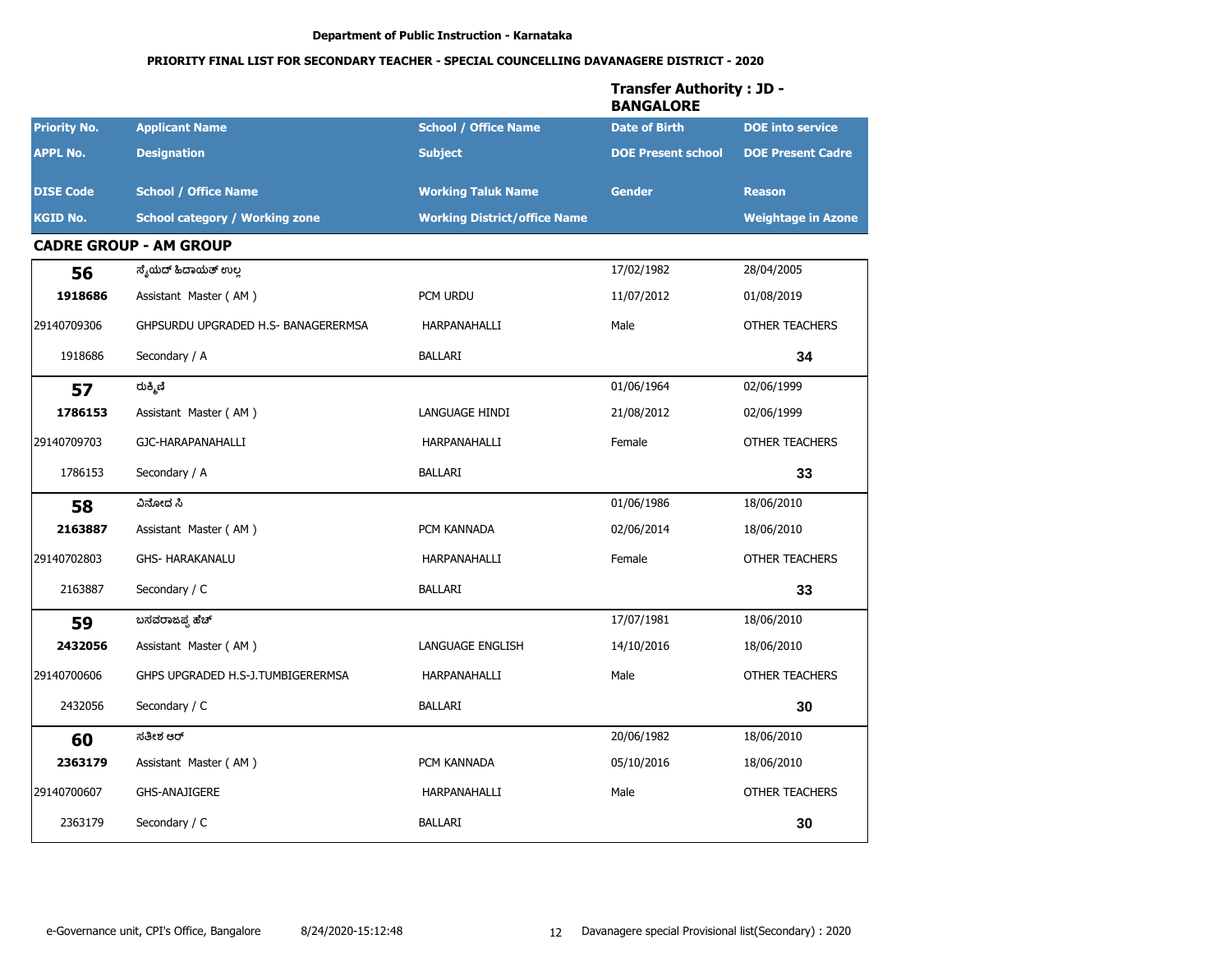|                     |                                          |                                     | <b>Transfer Authority: JD -</b><br><b>BANGALORE</b> |                           |
|---------------------|------------------------------------------|-------------------------------------|-----------------------------------------------------|---------------------------|
| <b>Priority No.</b> | <b>Applicant Name</b>                    | <b>School / Office Name</b>         | <b>Date of Birth</b>                                | <b>DOE</b> into service   |
| <b>APPL No.</b>     | <b>Designation</b>                       | <b>Subject</b>                      | <b>DOE Present school</b>                           | <b>DOE Present Cadre</b>  |
| <b>DISE Code</b>    | <b>School / Office Name</b>              | <b>Working Taluk Name</b>           | <b>Gender</b>                                       | <b>Reason</b>             |
| <b>KGID No.</b>     | <b>School category / Working zone</b>    | <b>Working District/office Name</b> |                                                     | <b>Weightage in Azone</b> |
|                     | <b>CADRE GROUP - AM GROUP</b>            |                                     |                                                     |                           |
| 61                  | ಪ್ರಶಾಂತ ಕುಮಾರ <b>U</b> M                 |                                     | 04/07/1982                                          | 08/07/2010                |
| 2384219             | Assistant Master (AM)                    | <b>CBZ KANNADA</b>                  | 04/11/2016                                          | 08/07/2010                |
| 29140704706         | <b>GHS-KUNCHUR</b>                       | HARPANAHALLI                        | Male                                                | <b>OTHER TEACHERS</b>     |
| 2384219             | Secondary / C                            | <b>BALLARI</b>                      |                                                     | 30                        |
| 62                  | ನೇತ್ರಾವತಿ ಬಿ.ಟಿ                          |                                     | 10/05/1976                                          | 13/08/2008                |
| 2162862             | Assistant Master (AM)                    | <b>CBZ KANNADA</b>                  | 21/07/2014                                          | 13/08/2008                |
| 29140710504         | GHSGIRLS-HARAPANAHALLI                   | HARPANAHALLI                        | Female                                              | <b>OTHER TEACHERS</b>     |
| 2162862             | Secondary / A                            | <b>BALLARI</b>                      |                                                     | 27                        |
| 63                  | ಶ್ವೇತ ಸಿ ಜೆ                              |                                     | 10/06/1985                                          | 01/06/2013                |
| 2556868             | Assistant Master (AM)                    | LANGUAGE KANNADA                    | 01/06/2013                                          | 01/06/2013                |
| 29140700606         | GHPS UPGRADED H.S-J.TUMBIGERERMSA        | HARPANAHALLI                        | Female                                              | <b>OTHER TEACHERS</b>     |
| 2556868             | Secondary / C                            | <b>BALLARI</b>                      |                                                     | 25                        |
| 64                  | ಭಾಗ್ಯಲಕ್ಷ್ಮಿ ಪೋತದಾರ್                     |                                     | 22/07/1985                                          | 01/06/2013                |
| 2556885             | Assistant Master (AM)                    | LANGUAGE HINDI                      | 01/06/2013                                          | 01/06/2013                |
| 29140700606         | GHPS UPGRADED H.S-J.TUMBIGERERMSA        | HARPANAHALLI                        | Female                                              | <b>OTHER TEACHERS</b>     |
| 2556885             | Secondary / C                            | <b>BALLARI</b>                      |                                                     | 25                        |
| 65                  | ಅಮ್ರೀನ್ ತಾಜ್ ಹೆಚ್.ಆರ್                    |                                     | 01/10/1987                                          | 01/06/2013                |
| 2557279             | Assistant Master (AM)                    | LANGUAGE ENGLISH                    | 01/06/2013                                          | 01/06/2013                |
| 29140709701         | GOVT ADARASHA VIDLAYA RMSA-HARAPANAHALLI | HARPANAHALLI                        | Female                                              | OTHER TEACHERS            |
| 2557279             | Secondary / B                            | BALLARI                             |                                                     | 25                        |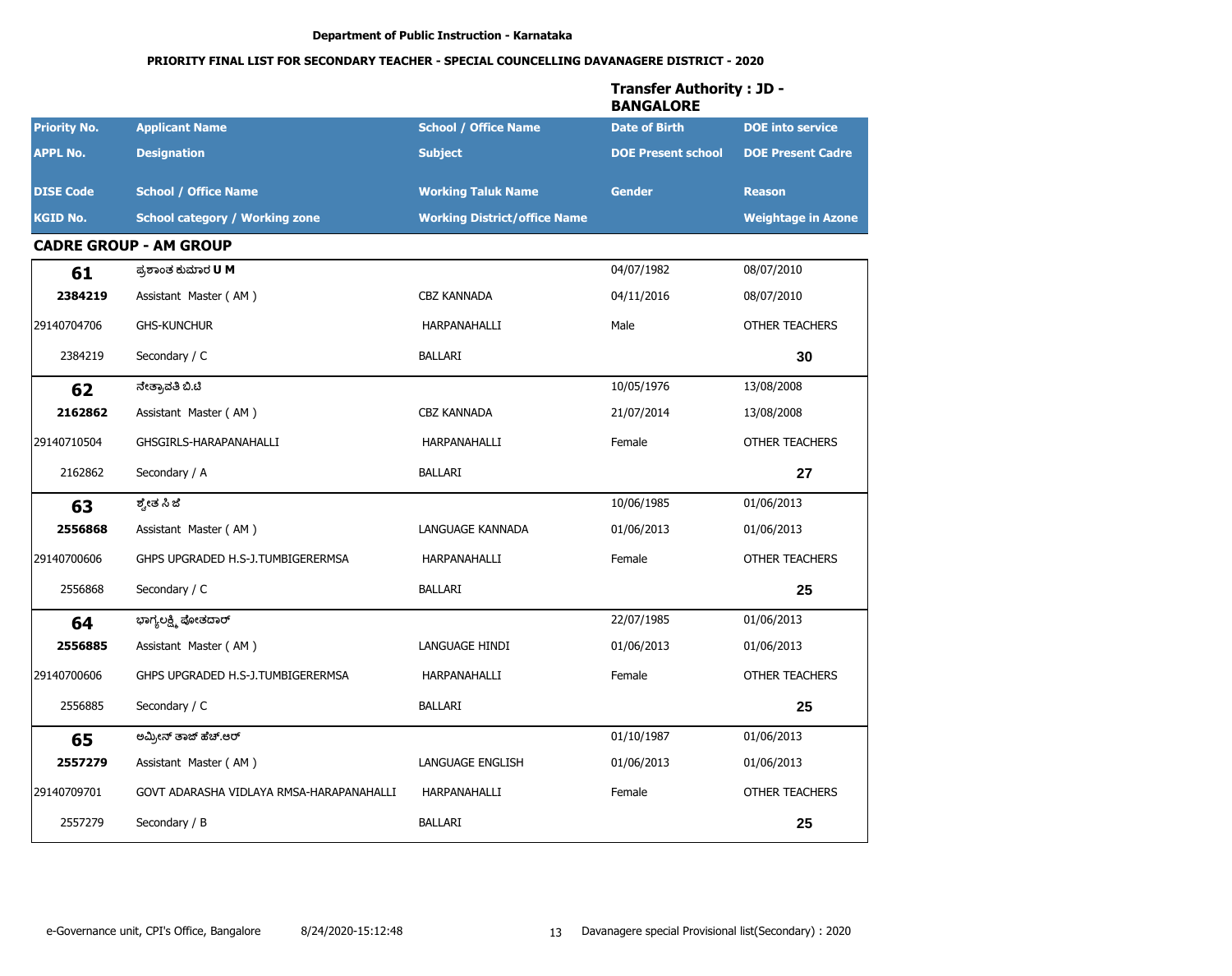|                     |                                       |                                     | <b>Transfer Authority: JD -</b><br><b>BANGALORE</b> |                           |
|---------------------|---------------------------------------|-------------------------------------|-----------------------------------------------------|---------------------------|
| <b>Priority No.</b> | <b>Applicant Name</b>                 | <b>School / Office Name</b>         | <b>Date of Birth</b>                                | <b>DOE</b> into service   |
| <b>APPL No.</b>     | <b>Designation</b>                    | <b>Subject</b>                      | <b>DOE Present school</b>                           | <b>DOE Present Cadre</b>  |
| <b>DISE Code</b>    | <b>School / Office Name</b>           | <b>Working Taluk Name</b>           | <b>Gender</b>                                       | <b>Reason</b>             |
| <b>KGID No.</b>     | <b>School category / Working zone</b> | <b>Working District/office Name</b> |                                                     | <b>Weightage in Azone</b> |
|                     | <b>CADRE GROUP - AM GROUP</b>         |                                     |                                                     |                           |
| 66                  | ರೇಖಾ ಜೆ                               |                                     | 05/06/1986                                          | 27/07/2013                |
| 2556896             | Assistant Master (AM)                 | <b>ARTS KANNADA</b>                 | 27/07/2013                                          | 27/07/2013                |
| 29140706901         | GHPS UPGRADED H.S-NITTURURMSA         | HARPANAHALLI                        | Female                                              | <b>OTHER TEACHERS</b>     |
| 2556896             | Secondary / C                         | <b>BALLARI</b>                      |                                                     | 25                        |
| 67                  | ರಮೇಶ್ ಎನ್                             |                                     | 10/08/1979                                          | 09/07/2013                |
| 2663347             | Assistant Master (AM)                 | LANGUAGE HINDI                      | 11/11/2016                                          | 09/07/2013                |
| 29140703603         | GHS-K.KALLAHALLI                      | HARPANAHALLI                        | Male                                                | <b>OTHER TEACHERS</b>     |
| 2663347             | Secondary / C                         | <b>BALLARI</b>                      |                                                     | 21                        |
| 68                  | ಸಾದಿಖ್ ಅಲಿ ಬೇಗ್                       |                                     | 30/05/1973                                          | 30/11/2005                |
| 1950467             | Assistant Master (AM)                 | <b>LANGUAGE URDU</b>                | 01/10/2015                                          | 30/11/2005                |
| 29140709306         | GHPSURDU UPGRADED H.S- BANAGERERMSA   | HARPANAHALLI                        | Male                                                | <b>OTHER TEACHERS</b>     |
| 1950467             | Secondary / A                         | <b>BALLARI</b>                      |                                                     | 16                        |
| 69                  | ಕೇಶವ ಮಾಸ್ತ್ಯಾ ಗೌಡ                     |                                     | 08/06/1991                                          | 14/03/2016                |
| 2608503             | Assistant Master (AM)                 | <b>ARTS KANNADA</b>                 | 11/10/2017                                          | 11/10/2017                |
| 29140702610         | GJC-HALUVAGALU                        | HARPANAHALLI                        | Male                                                | <b>OTHER TEACHERS</b>     |
| 2608503             | Secondary / C                         | <b>BALLARI</b>                      |                                                     | 12                        |
| 70                  | ಅವಿನಾಶ್ ಮುದ್ದಣ್ಣನವರ                   |                                     | 24/06/1987                                          | 18/03/2016                |
| 2349159             | Assistant Master (AM)                 | LANGUAGE ENGLISH                    | 28/03/2018                                          | 28/03/2018                |
| 29140705605         | <b>GHS - MATHIHALLI</b>               | HARPANAHALLI                        | Male                                                | OTHER TEACHERS            |
| 2349159             | Secondary / C                         | <b>BALLARI</b>                      |                                                     | 12                        |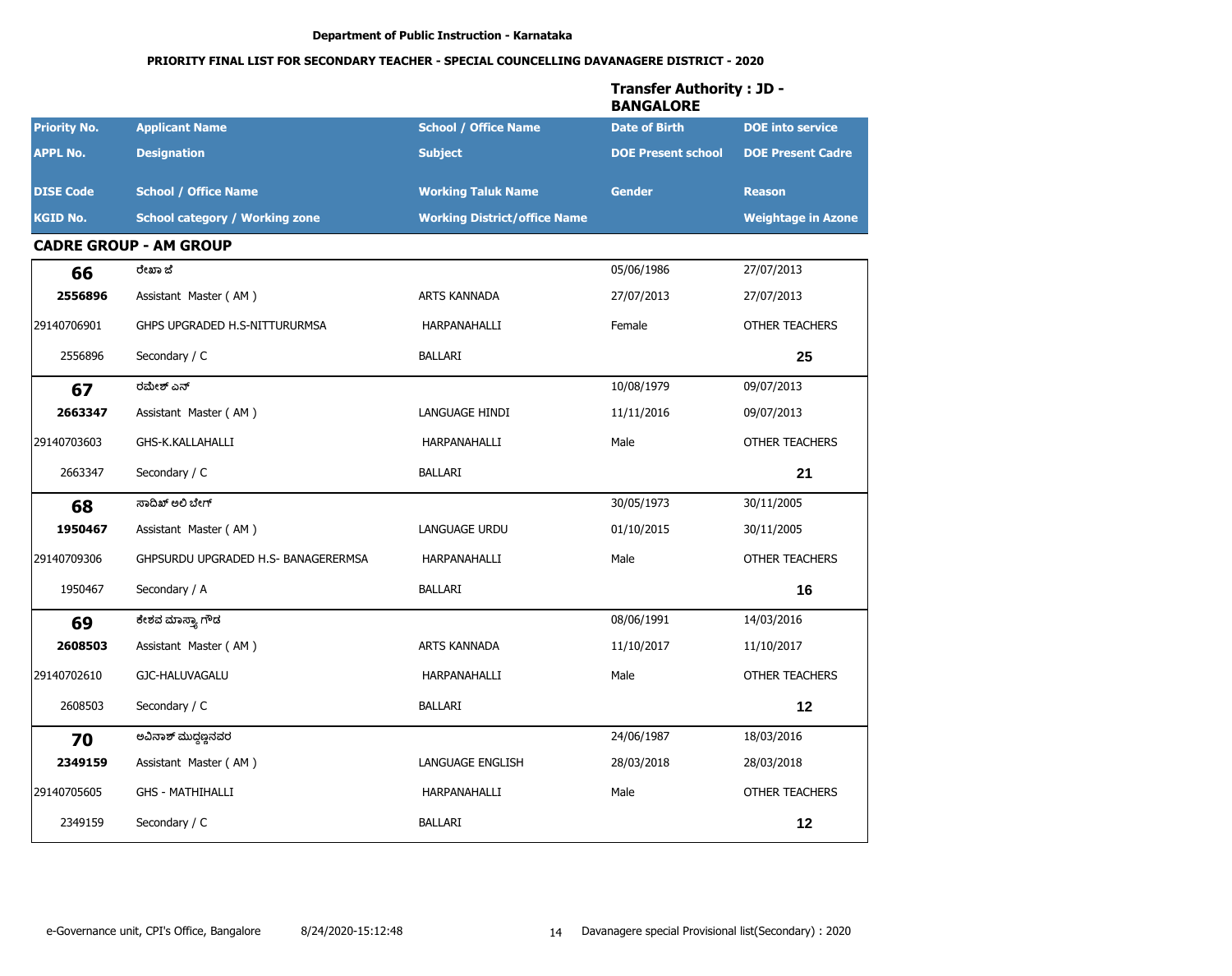|                     |                                          |                                     | <b>Transfer Authority: JD -</b><br><b>BANGALORE</b> |                           |
|---------------------|------------------------------------------|-------------------------------------|-----------------------------------------------------|---------------------------|
| <b>Priority No.</b> | <b>Applicant Name</b>                    | <b>School / Office Name</b>         | <b>Date of Birth</b>                                | <b>DOE</b> into service   |
| <b>APPL No.</b>     | <b>Designation</b>                       | <b>Subject</b>                      | <b>DOE Present school</b>                           | <b>DOE Present Cadre</b>  |
| <b>DISE Code</b>    | <b>School / Office Name</b>              | <b>Working Taluk Name</b>           | <b>Gender</b>                                       | <b>Reason</b>             |
| <b>KGID No.</b>     | <b>School category / Working zone</b>    | <b>Working District/office Name</b> |                                                     | <b>Weightage in Azone</b> |
|                     | <b>CADRE GROUP - AM GROUP</b>            |                                     |                                                     |                           |
| 71                  | ನಜ್ಮಾಬಾನು                                |                                     | 20/05/1982                                          | 01/06/2013                |
| 2557237             | Assistant Master (AM)                    | <b>CBZ URDU</b>                     | 01/06/2013                                          | 01/06/2013                |
| 29140709306         | GHPSURDU UPGRADED H.S- BANAGERERMSA      | HARPANAHALLI                        | Female                                              | <b>OTHER TEACHERS</b>     |
| 2557237             | Secondary / A                            | BALLARI                             |                                                     | 11                        |
| 72                  | ಮೂಹಮದ್ ಸಾದಿಕ್                            |                                     | 01/06/1984                                          | 01/06/2013                |
| 2557241             | Assistant Master (AM)                    | <b>ARTS URDU</b>                    | 01/06/2013                                          | 01/06/2013                |
| 29140709306         | GHPSURDU UPGRADED H.S- BANAGERERMSA      | HARPANAHALLI                        | Male                                                | <b>OTHER TEACHERS</b>     |
| 2557241             | Secondary / A                            | BALLARI                             |                                                     | 11                        |
| 73                  | ಕರಬಸಪ್ಪ ಚಿಕ್ಕಬಾಸೂರ                       |                                     | 29/12/1971                                          | 14/06/2017                |
| 2860557             | Assistant Master (AM)                    | <b>ARTS KANNADA</b>                 | 14/06/2017                                          | 14/06/2017                |
| 29140703603         | GHS-K.KALLAHALLI                         | HARPANAHALLI                        | Male                                                | <b>OTHER TEACHERS</b>     |
| 2860557             | Secondary / C                            | BALLARI                             |                                                     | $\boldsymbol{9}$          |
| 74                  | ಅನಿತಾ ಕೃಷ್ಣಪ್ಪ ಜಾಡರ                      |                                     | 04/06/1990                                          | 20/06/2017                |
| 2861673             | Assistant Master (AM)                    | <b>CBZ KANNADA</b>                  | 20/06/2017                                          | 20/06/2017                |
| 29140705503         | <b>GHS-MYDUR</b>                         | HARPANAHALLI                        | Female                                              | <b>OTHER TEACHERS</b>     |
| 2861673             | Secondary / C                            | <b>BALLARI</b>                      |                                                     | 9                         |
| 75                  | ಕವಿತ ನಾಗಪ್ಪ ಮುದುಕಮ್ಮನವರ                  |                                     | 01/03/1991                                          | 27/06/2017                |
| 2861694             | Assistant Master (AM)                    | PCM ENGLISH                         | 27/06/2017                                          | 27/06/2017                |
| 29140709701         | GOVT ADARASHA VIDLAYA RMSA-HARAPANAHALLI | HARPANAHALLI                        | Female                                              | OTHER TEACHERS            |
| 2861694             | Secondary / B                            | BALLARI                             |                                                     | 9                         |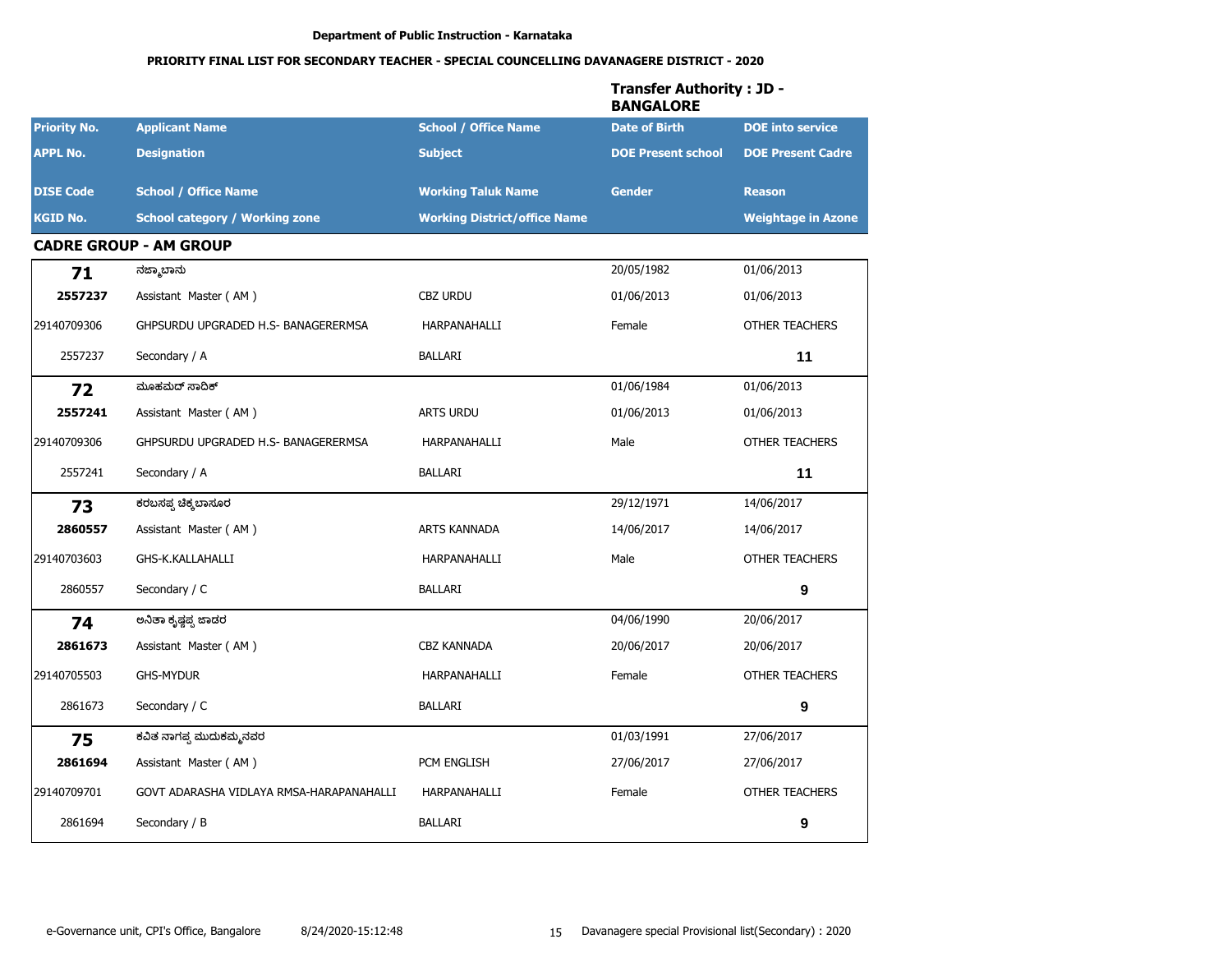|                     |                                          |                                     | <b>Transfer Authority : JD -</b><br><b>BANGALORE</b> |                           |
|---------------------|------------------------------------------|-------------------------------------|------------------------------------------------------|---------------------------|
| <b>Priority No.</b> | <b>Applicant Name</b>                    | <b>School / Office Name</b>         | <b>Date of Birth</b>                                 | <b>DOE</b> into service   |
| <b>APPL No.</b>     | <b>Designation</b>                       | <b>Subject</b>                      | <b>DOE Present school</b>                            | <b>DOE Present Cadre</b>  |
| <b>DISE Code</b>    | <b>School / Office Name</b>              | <b>Working Taluk Name</b>           | <b>Gender</b>                                        | <b>Reason</b>             |
| <b>KGID No.</b>     | <b>School category / Working zone</b>    | <b>Working District/office Name</b> |                                                      | <b>Weightage in Azone</b> |
|                     | <b>CADRE GROUP - AM GROUP</b>            |                                     |                                                      |                           |
| 76                  | ವಿಜಯಕುಮಾರ ವ್ಯೆ                           |                                     | 15/07/1985                                           | 30/06/2017                |
| 2861693             | Assistant Master (AM)                    | <b>ARTS KANNADA</b>                 | 30/06/2017                                           | 30/06/2017                |
| 29140703704         | <b>GHS-KADABAGERE</b>                    | HARPANAHALLI                        | Male                                                 | <b>OTHER TEACHERS</b>     |
| 2861693             | Secondary / C                            | <b>BALLARI</b>                      |                                                      | 9                         |
| 77                  | ಪರಮೇಶ್ವರಯ್ಯ ಡಿ                           |                                     | 12/04/1987                                           | 05/07/2017                |
| 2666678             | Assistant Master (AM)                    | LANGUAGE KANNADA                    | 05/07/2017                                           | 05/07/2017                |
| 29140705503         | <b>GHS-MYDUR</b>                         | HARPANAHALLI                        | Male                                                 | <b>OTHER TEACHERS</b>     |
| 2666678             | Secondary / C                            | <b>BALLARI</b>                      |                                                      | 9                         |
| 78                  | ಯಾಸ್ಮೀನ್ ಅಫ್ತ                            |                                     | 05/06/1984                                           | 06/01/2018                |
| 2862155             | Assistant Master (AM)                    | <b>ARTS ENGLISH</b>                 | 06/01/2018                                           | 06/01/2018                |
| 29140709701         | GOVT ADARASHA VIDLAYA RMSA-HARAPANAHALLI | HARPANAHALLI                        | Female                                               | OTHER TEACHERS            |
| 2862155             | Secondary / B                            | <b>BALLARI</b>                      |                                                      | 9                         |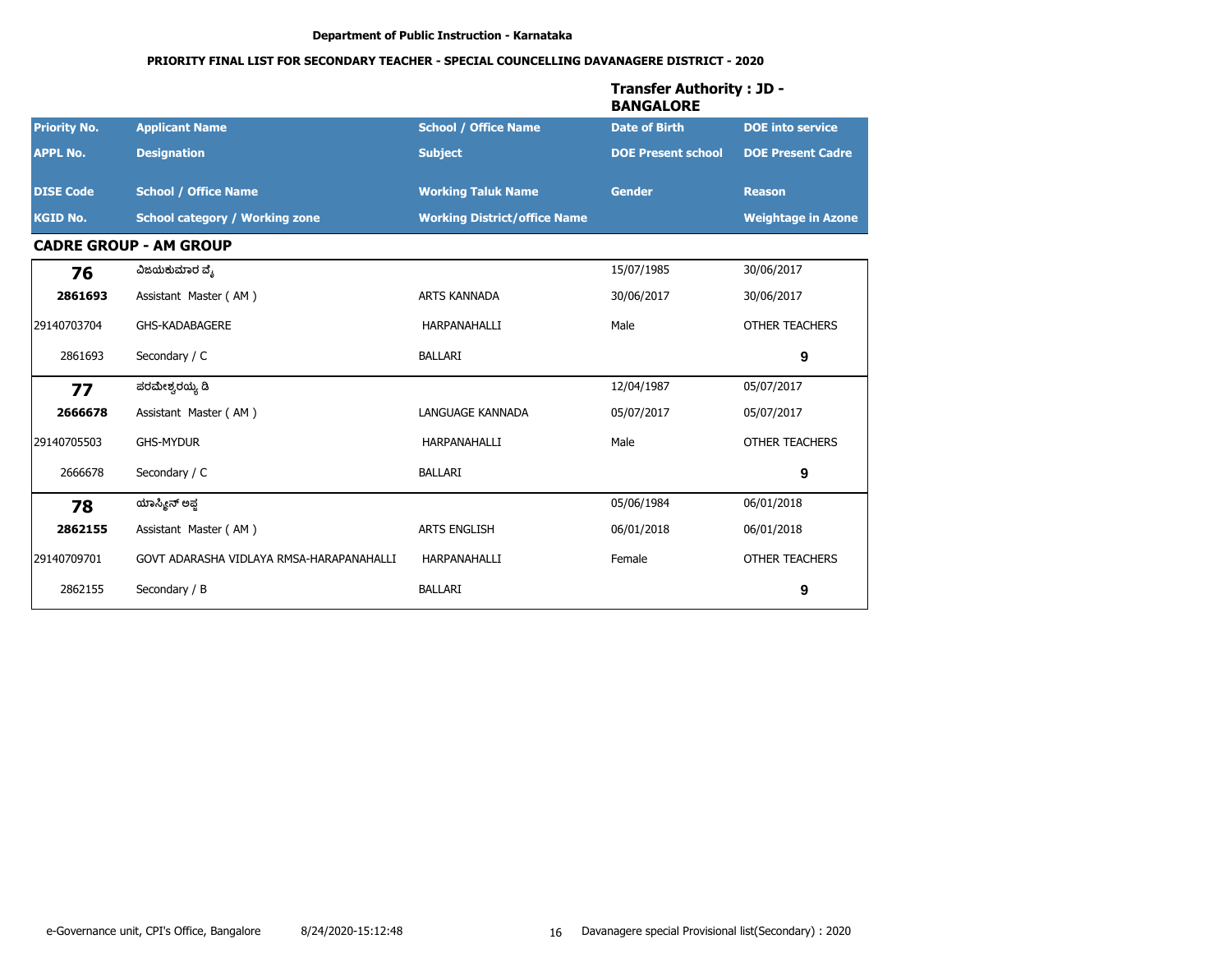|                          |                                       |                                     | <b>Transfer Authority: JD -</b><br><b>BANGALORE</b> |                           |
|--------------------------|---------------------------------------|-------------------------------------|-----------------------------------------------------|---------------------------|
| <b>Priority No.</b>      | <b>Applicant Name</b>                 | <b>School / Office Name</b>         | <b>Date of Birth</b>                                | <b>DOE</b> into service   |
| <b>APPL No.</b>          | <b>Designation</b>                    | <b>Subject</b>                      | <b>DOE Present school</b>                           | <b>DOE Present Cadre</b>  |
| <b>DISE Code</b>         | <b>School / Office Name</b>           | <b>Working Taluk Name</b>           | <b>Gender</b>                                       | <b>Reason</b>             |
| <b>KGID No.</b>          | <b>School category / Working zone</b> | <b>Working District/office Name</b> |                                                     | <b>Weightage in Azone</b> |
| <b>CADRE GROUP - PET</b> |                                       |                                     |                                                     |                           |
| 1                        | ಆರ್ ಲಕ್ಷ್ಮಣ                           |                                     | 10/06/1976                                          | 30/07/1998                |
| 1564673                  | Physical Education Teacher (PET)      | <b>PE</b>                           | 17/09/2011                                          | 17/09/2011                |
| 29140703603              | GHS-K.KALLAHALLI                      | HARPANAHALLI                        | Male                                                | <b>OTHER TEACHERS</b>     |
| 1564673                  | Secondary / C                         | <b>BALLARI</b>                      |                                                     | 71                        |
| $\overline{2}$           | ಭೀಮಪ್ಪ ಯಂಗ್ರಿ                         |                                     | 28/03/1977                                          | 29/12/2005                |
| 1950427                  | Physical Education Teacher (PET)      | <b>PE</b>                           | 29/12/2005                                          | 29/12/2005                |
| 29140704902              | GOVT PU COLLEGE LAXMIPURA             | HARPANAHALLI                        | Male                                                | <b>OTHER TEACHERS</b>     |
| 1950427                  | Secondary / C                         | BALLARI                             |                                                     | 56                        |
| $\overline{\mathbf{3}}$  | ಕಿರಣ ಕುಮಾರ ಹೆಚ್ ಪಿ                    |                                     | 27/09/1980                                          | 30/11/2005                |
| 1797181                  | Physical Education Teacher (PET)      | <b>PE</b>                           | 31/07/2012                                          | 30/11/2005                |
| 29140700607              | <b>GHS-ANAJIGERE</b>                  | HARPANAHALLI                        | Male                                                | OTHER TEACHERS            |
| 1797181                  | Secondary / C                         | <b>BALLARI</b>                      |                                                     | 50                        |
| $\overline{\mathbf{4}}$  | ದೇವರಾಜ ಟಿ                             |                                     | 22/05/1982                                          | 09/07/2008                |
| 2163215                  | Physical Education Teacher (PET)      | <b>PE</b>                           | 09/07/2008                                          | 09/07/2008                |
| 29140707908              | <b>GHS-THOUDURU</b>                   | HARPANAHALLI                        | Male                                                | <b>OTHER TEACHERS</b>     |
| 2163215                  | Secondary / C                         | BALLARI                             |                                                     | 45                        |
| 5                        | ಶಿವಮ್ಮ ಬಿ.ಎನ್                         |                                     | 22/07/1980                                          | 01/07/2008                |
| 2173806                  | Physical Education Teacher (PET)      | PE                                  | 03/06/2011                                          | 01/07/2008                |
| 29140705704              | <b>GHS-MUTHIGI</b>                    | HARPANAHALLI                        | Female                                              | OTHER TEACHERS            |
| 2173806                  | Secondary / C                         | BALLARI                             |                                                     | 42                        |